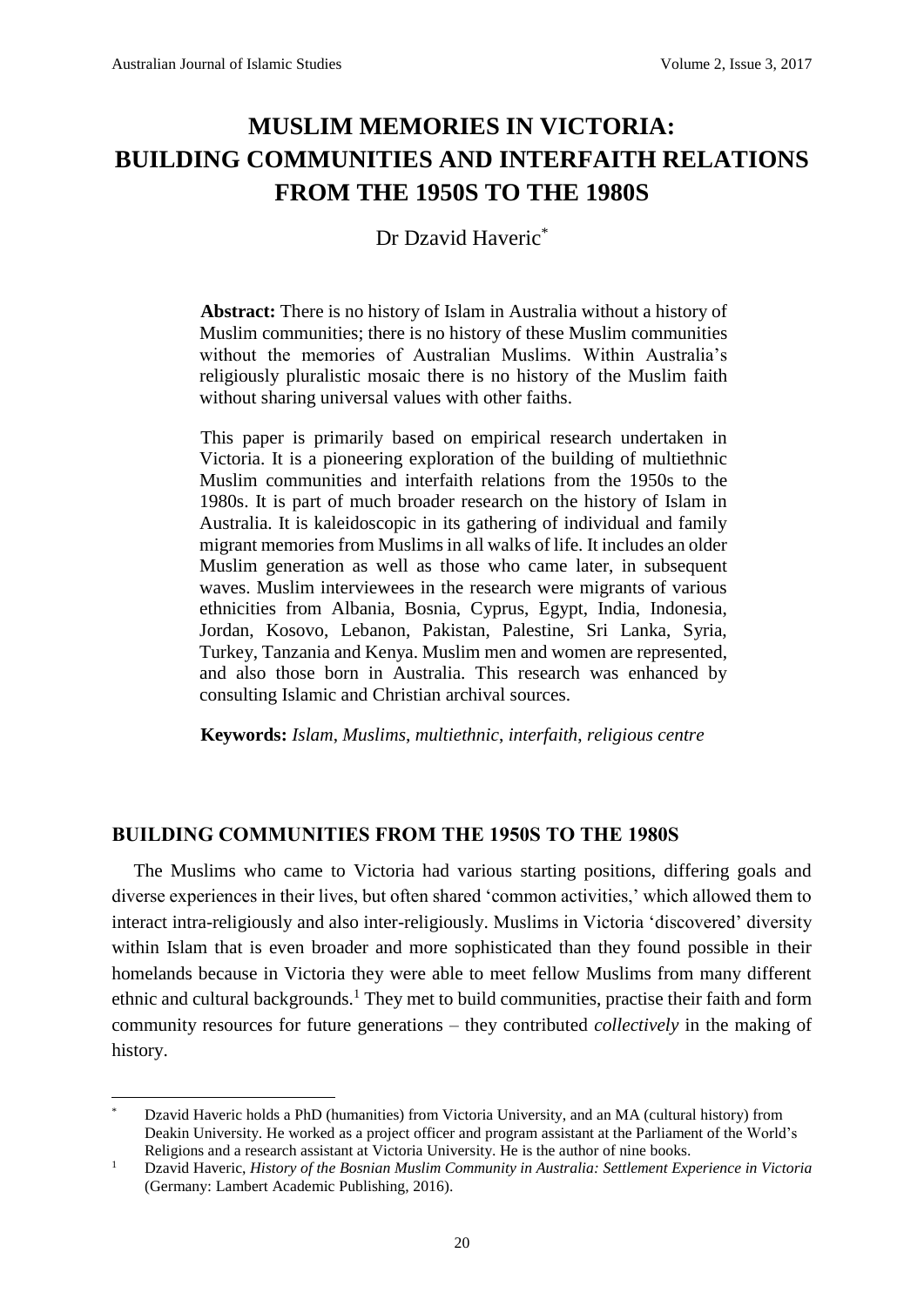By the mid-20<sup>th</sup> century, the Indo-Afghan Muslim community in Victoria was fragmented and had almost disappeared. The Afghan and Indian Muslims, however, have their rightful place in the early history of Australia. The new wave of migrants after the Second World War, particularly after 1950, included a number of European Muslims, including Cypriots, Bosnians and Albanians.<sup>2</sup> These were followed by Turks in the late 1960s and then Lebanese in the 1970s. Over time, the Victorian Muslim population has become extremely ethnically diverse, with Muslims coming from the Middle East, Africa, Southern and Southeast Asia, Eastern Europe and a multitude of other places.<sup>3</sup> These early post-war immigrants encountered an almost complete absence of Islamic infrastructure in Victoria.<sup>4</sup>

About his first days in Victoria in 1950, Turkish Cypriot Ibrahim Dellal can remember how he and his friends, a Turk and a Bosnian, were pleased to see in Fawkner, a suburb of Melbourne, something that belonged to Islam in Australia – it was a Muslim 'chapel'! Nearby, they saw an old Afghan gravesite. These were the surviving examples of the Islamic heritage of the old Afghan cameleers and Indian hawkers in Victoria. Dellal also remembered Rasheed Bey, the last ambassador of the Ottoman Empire in Australia:

The Ambassador's office and home was in Toorak (Melbourne). He was sad because of the crumbling of the Ottoman Empire. He came much earlier to Australia. When I met him he was in his age of 70s. Rasheed Bey was also an artist, painting mainly Australian landscapes.<sup>5</sup>

Since 1950, an 'unexpected Islamic renaissance' in Victoria arose. It initiated from the post-WWII Muslim migration to Victoria, and these pioneers provided the original impulse for what is now an ongoing effort in community building.<sup>6</sup> The post WWII re-vitalisation of Muslim communities was chiefly a result of migration.<sup>7</sup> Starting from scratch, dispersed Muslim migrants in Victoria gradually grew together as tiny ethnic groups and then as a multiethnic community by following the Islamic creed and giving open expression to their faith experience. Unlike Perth, Adelaide or Brisbane, where old mosques existed, in Melbourne they began their religious life with prayers in people's homes. The initial post-WWII Muslims in Victoria, who banded together to establish inaugural Islamic settings, were not from a single ethnic group – it was a small but ethnically diverse community that preceded the foundation of ethnically based mosques. This multiethnic community represents 'trans-ethnic unity grounded in

<sup>2</sup> Ian Gillman, *Many Faiths One Nation: A Guide to the Major Faiths and Denominations in Australia* (Australia: Collins, 1988), 224.

<sup>3</sup> Wafia Omar and Kirsty Allen, *The Muslims in Australia* (Canberra: Australian Government Publishing Service, 1996), 10.

<sup>4</sup> Mario Peucker and Shahram Akbarzadeh, *Muslim Active Citizenship in the West* (London: Routledge: 2014), 146.

<sup>5</sup> Ibrahim Dellal, interview by author (Victoria, 3.4. 2017).

<sup>6</sup> Ali Kettani, "Challenges to the Organisation of Muslim Communities: The Case of Australia, a Successful Trial," in *Political Participation and Identities of Muslims in Non-Muslim States*, eds. Wasif Shadid and Sjoerd van Koningsveld (Kampen, the Netherlands: Kok Pharos, 1996), 21.

<sup>7</sup> Peucker and Akbarzadeh, *Muslim Active Citizenship in the West*, 146.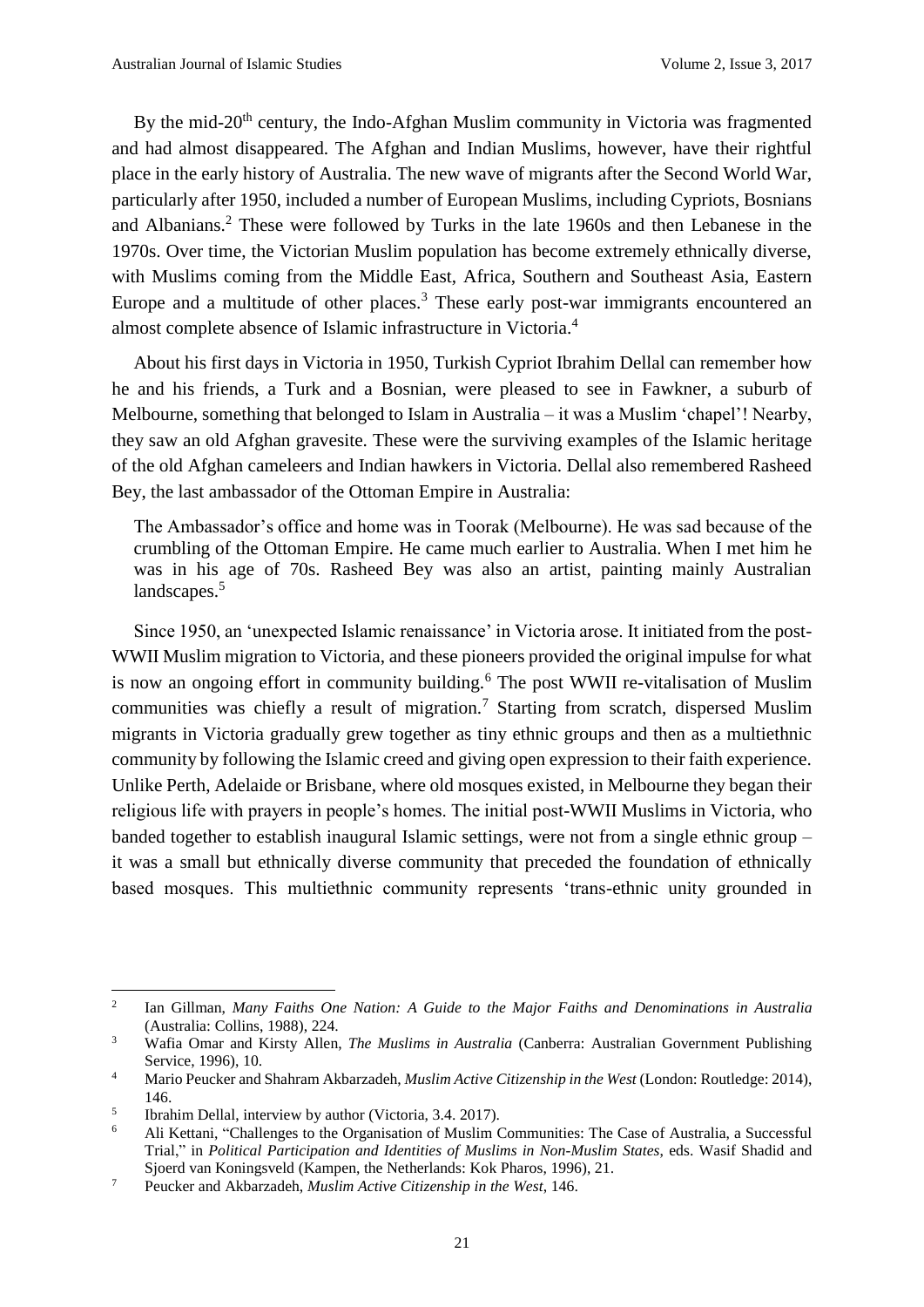religious identity.<sup>8</sup> Islamic culture and religion sustained the bonds between Muslims that might have otherwise dissolved.<sup>9</sup>

In 1957, a small group of Muslims formed the Islamic Society in Victoria (ISV). The first president of the ISV was an Albanian Muslim named Dervish.<sup>10</sup> The members of this society were European Muslims from Albania, Bosnia (Yugoslavia) and Cyprus. Among them was Jalal Deen, who was the secretary of the ISV.

Jalal Deen lived in Carlton. He was born in Australia, a son of an Indian merchant and an Australian wife, and ran his cloth shop in Johnston in Carlton. In character, Jalal was an Aussie, while in his spirit he was a Muslim. $^{11}$ 

Their community meetings were attended by about 20 Muslims. They sought a community in which positive values were kept alive. Gradually more Muslims began to arrive – Turks, Lebanese, Malaysians and a few Indonesians, as well some Indians and Pakistanis, who were mainly Colombo plan students coming to study in Melbourne. The Colombo plan was established in 1951 which enabled Asian students of diverse ethno-religious backgrounds from several neighbouring countries to study at Australian universities. Many Muslim students also joined the ISV.<sup>12</sup> However, Islam supplied the guidance for developing a *multiethnic* Muslim membership for the ISV in their new social life environment, giving decisive direction for understanding their experiences in their new country. Indeed Islam, their common faith, helped them to form a community – it was this early pioneering of Islamic institution building in Victoria. For multiethnic Muslim socialising, they hired a hall at the Savoy Theatre in Russell St as well as Richmond Hall or Collingwood Hall for Eid prayer.<sup>13</sup> The establishment of the first Sunday schools in 1957 appeared to be an early effort by parents to provide Islamic education for their children. The school operated in rooms behind the old Savoy Theatre with 15 children of different Muslim ethnicities.

A group of Bosnian Muslims, who had heard Fehmi El-Imam from Lebanon had studied at a *madrasa* in Tripoli, approached him and asked him to take up the role of imam in Carlton. This was not only because of his Arabic language skills, but also because of his knowledge of Islam. His father was an imam in Tripoli, but Fehmi was mainly a self-educated Islamic scholar, apart from his theoretical studies of Islamic sciences in Tripoli. Ferid Muslimovic, a migrant from Bosnia, narrates:

Fehmi agreed to work as an imam on a voluntary basis. He didn't want to take payment or donations for himself; rather, he insisted that donations must be given to the mosque. For

<sup>8</sup> Gary Bouma, *Mosques and Muslim Settlement in Australia* (Canberra: AGPS Brown Prior Anderson, 1994), 65-6.

 $\frac{9}{10}$  Dellal, interview.

<sup>10</sup> James Jupp, *Understanding Australian Multiculturalism* (Canberra: Australian Government Publishing Service: 1966), 39.

<sup>&</sup>lt;sup>11</sup> Abdul Khalid Kazi, interview by author (Victoria, 20.4. 2017).<br><sup>12</sup> Nuim Khaivath, interview by author (Victoria, 10.7. 2017).

Nuim Khaiyath, interview by author (Victoria, 19.7. 2017).

<sup>&</sup>lt;sup>13</sup> Ferid Muslimovic, interview by author (Victoria, 5.5. 2017).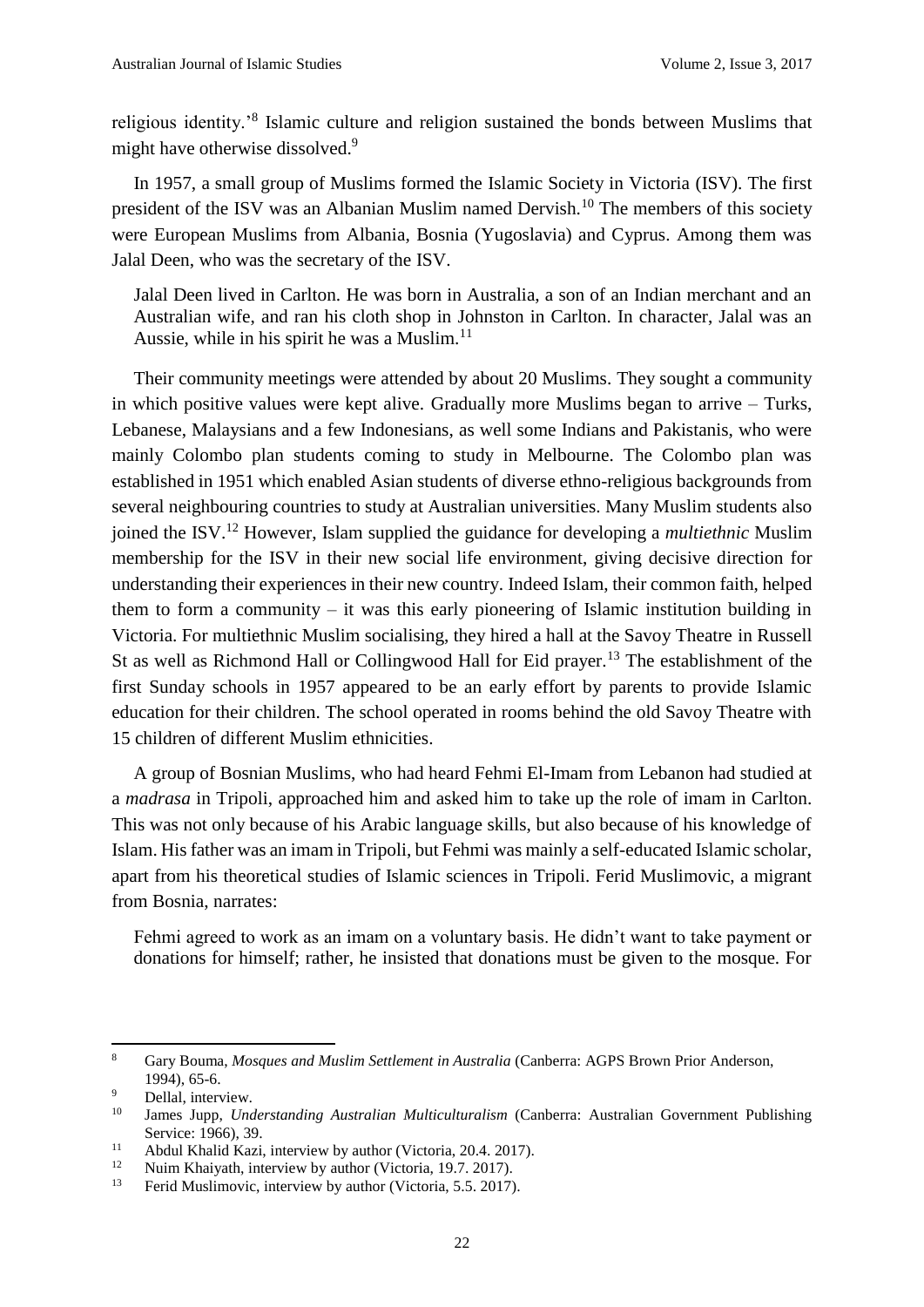the Carlton mosque, a small community began its congregation each Friday led by Imam Fehmi.<sup>14</sup>

Most likely, Sheikh Fehmi did not imagine his career would mean moving into a religious role in Australia with a rewarding mission to lead the Muslim community, a noble career that would not only change his own life, but the lives of many Muslims in Victoria. A Bosnian Muslim said "Imam Fehmi was our father, educator and advisor."<sup>15</sup> At the same time, Dellal was active in organising community activities that have been recorded in his biography titled *The Struggle of Ibrahim* by Salih Yucel. Soon the Muslim community in Victoria would receive a scholarly impetus that would enhance its community development potential. It was the stimulus of Dr Kazi, an Islamic scholar from Pakistan, in the field of Islamic studies and Arabic, who completed his studies first in Pakistan, then in Cairo at al-Azhar University and finally in London.

In the community domain it was in Muslim terms, a 'truly humbling beginning.' From a tiny social capital, Muslims bonded together in this 'meaningful construct' in community building. In 1961, a small house in Carlton, 1008 Drummond Street, was adapted from a *masjid* to become an 'Islamic centre'. The cost of the house was about £8,500. When El-Helou arrived from Syria, standing in the front of the *masjid*, he was surprised to see only a small brick house, nothing at all similar to the mosques in Damascus, Beirut or Istanbul. However, he soon learned the Muslim community was small and what he saw was the beginning of the building of a community.<sup>16</sup> The Carlton *masjid* was a three bedroom house with a pleasant backyard. It had some shelves and rolled carpets. The house had a small tea room. In its very earliest phase most of multiethnic members were Bosnians and Arabs and a few Cypriots led Fehmi El-Imam.<sup>17</sup> In this old house in Carlton, the earliest Muslim settlers would hold 'get-togethers' – some regularly, others occasionally. In 1965, a group of Muslim women gathered at the Islamic centre in Carlton and formed an organisation named the Muslim Ladies' Auxiliary*.* <sup>18</sup> It represented an important historical milestone as the role of Muslim women from different ethnic backgrounds was recognised and appreciated.

At Melbourne University, a federal Australian Islamic body was established in 1964 at the Department of Semitic Studies. This historical conference was sponsored by the ISV and was the first official conference of the Australian Federation of Islamic Societies (AFIS, later renamed Australian Federation of Islamic Councils (AFIC)). The conference's agenda included: (1) the formal opening of the conference by the president of the ISV; (2) discussion and ratification of the constitution and the foundation of the AFIS; (3) the general education of children; (3) the education of adults; (4) cultural affairs; (5) social welfare of Muslims living

 $14$  $\frac{14}{15}$  Ibid.

 $\frac{15}{16}$  Ibid

<sup>&</sup>lt;sup>16</sup> Ehasan El-Helou, interview by author (Victoria, 20.8. 2017).<br><sup>17</sup> Pese Pilie, interview by exther (Victoria, 10.7. 2017).

Beco Bilic, interview by author (Victoria, 10.7. 2017).

<sup>&</sup>lt;sup>18</sup> Muslimovic, interview.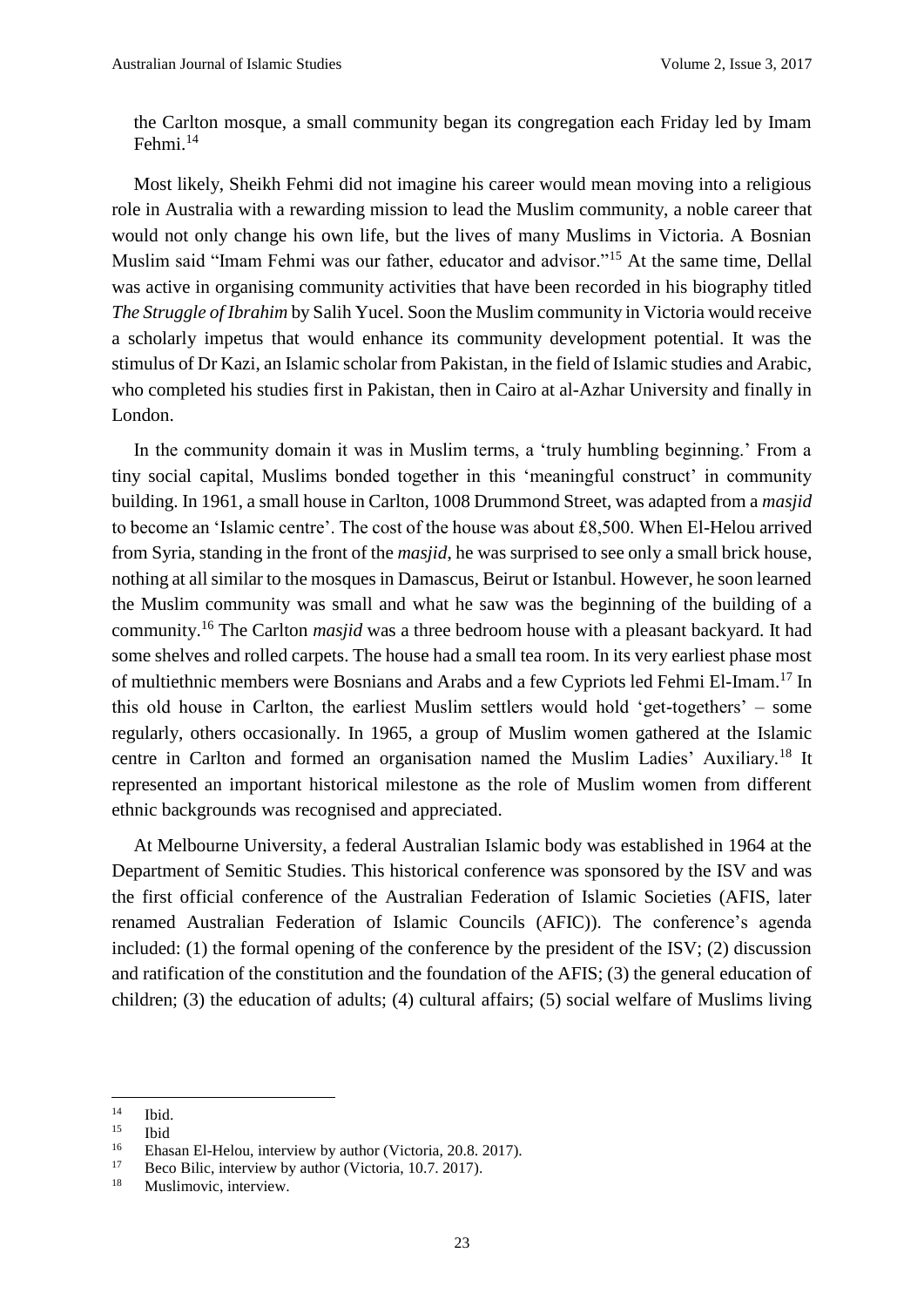**.** 

in and visiting Australia; (6) an all-Australia Islamic journal; and (7) resolutions for the advancement of Islam in Australia.<sup>19</sup>

This organisational structure, founded on an implicit multi-ethnicity, came to symbolise the **'**rebirth of Islam in Australia.'<sup>20</sup> In Victoria, Muslim leaders of various backgrounds, most notably Ibrahim Dellal, Dr Abdul Khaliq Kazi and Imam Fehmi, would lead development of the multiethnic Muslim community for over 50 years through many challenges. They developed a greater insight into the Muslim community and beyond the Muslim community about what it means to be living the Islamic faith in a religiously pluralistic Australia. The members have benefitted enormously as they have grown a multiethnic Muslim community in Victoria. Simultaneously, the community plans were already in train to find more suitable premises. It appeared Preston would be the new location. At the same time, in the public domain, perceptions about Islam and Muslims were persistently puzzling.

At that time Australians didn't use the word Muslim; rather they said 'Islamic man'. People in Melbourne did not talk of mosque; rather they spoke of 'Muslim church'. People around us didn't know what a mosque was. Muslim women wearing *hijab* were perceived as 'nuns.'<sup>21</sup>

With the passage of time, Muslims, through encounters, learned there were also Jews, Christians and followers of other faiths in their neighbourhood. Proximity helped them to mutually get to know each other better and respect each other. As with other religions, Islam insists that maintaining good neighbourhood relations is important.

At that historical point, Islam could be said to be 'surviving,' even as commitment to the faith was made more difficult as Muslim people in their families and relationships became increasingly isolated from each other, particularly due to geographical distances. With such isolation comes great pressure, even spiritual pressure, to simply conform to Australia's assimilation policies. In fact, after arriving in Australia, considerable numbers of Muslims loosened their religious ties. The following story is a case in point:

My spiritual journey began in 1969. I came from the Middle East to Melbourne with my relatives as a child. We lived in a distant part of Melbourne, so were isolated from the community which was still small and dispersed. However, as a young girl, I was a 'social butterfly' playing netball, volleyball and had many Australian friends. Being born a Muslim, as a child I didn't speak Arabic and didn't have an English translation of the Qur'an at home. When Jehovah's Witnesses visited our home preaching their faith, I welcomed them. In conversation with them, I expanded my knowledge of English, tried to understand other faiths and even began to read Bible stories. I went to a mass in the Kingdom Hall of that denomination. At school in Fawkner I also studied the Bible. I adopted an anglicised name. Although I was open to other religions, I began struggling about being assimilated.

<sup>19</sup> Dzavid Haveric, *The Australian Minaret: Outline of the periodicals published from 1961 to 1971* (Victoria: One World Publishing, 2013) 35.

<sup>20</sup> Mary Lucille Jones, "Muslim Impact on Early Australian Life," in *An Australian Pilgrimage: Muslims in Australia from the Seventeenth Century to the Present*, ed. Mary Lucille Jones (Melbourne: Victoria Press, 1993).

<sup>&</sup>lt;sup>21</sup> Mohamed Habib, interview by author (Victoria, 5.5. 2017); Omar Hallak, interview by author (Victoria, 3.8. 2017); El-Helou, interview.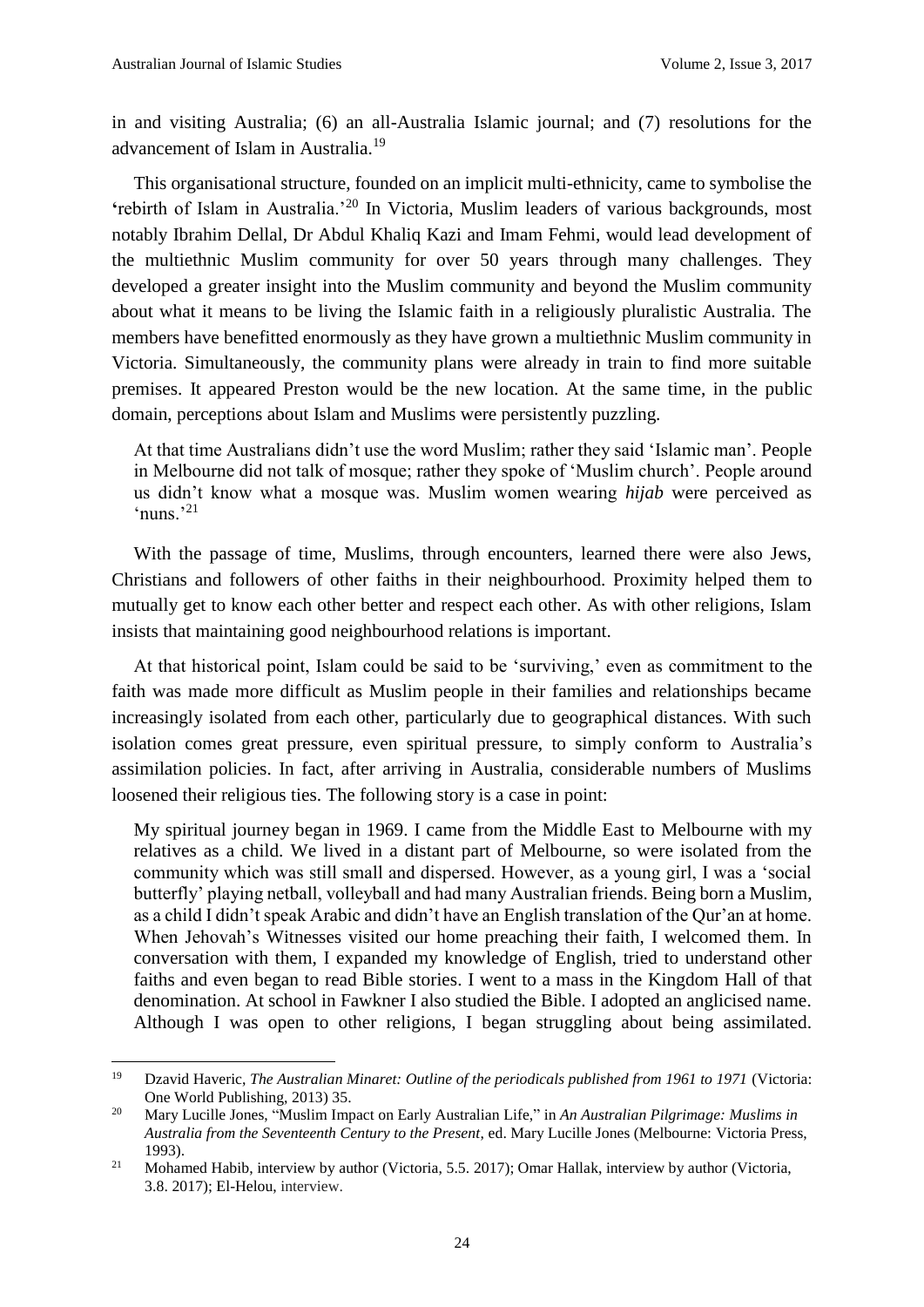Subsequently, the exploring of individuality by searching for my own religious identity was a challenge for me – You have to reflect and ponder because you cannot embrace religion without study. When I found the Qur'an my father encouraged me to read and study it and in time I understood the message of the Qur'an and that enhanced my spiritual journey as a Muslim. I believe that all three Abrahamic religions have much more in common than differences. I still love other religions and respect them. By exploring my religious identity I felt more comfortable in returning to the path of Islam.<sup>22</sup>

Furthermore, in the late 1960s, Ramzys' parents who came from Lebanon were concerned that if they stayed longer in Colac, a small town in the Western District of Victoria, their children would be assimilated completely as there was no Muslim community in the area. They moved to Melbourne and enrolled their children in Preston mosque's Sunday school.<sup>23</sup> Undeniably, practising the Islamic faith under the challenges of assimilation where a mosque did not exist was hard, especially in rural settings. Mohamed Hassan, a migrant from Egypt, recalls: "We lived in Bendigo from 1970 to 1982 and it was difficult there to find other Muslim families. There was no *jumma* (Friday prayer) congregation in the country town – we had to travel to Shepparton or Melbourne for holidays and Eid. It was the lack of halal (permissible) food and *wudu* (cleansing rituals) at work – no Islamic burial was allowed – just a coffin, no cloth shroud was allowed."<sup>24</sup> Goga, a migrant from Albania, also remarks, when Eid celebrations or *janaza* (burial services) were held, they travelled to Shepparton. This long distance prompted them to build a mosque in Melbourne. The community was far away and there was no electronic communication. Telephone calls were expensive; only telegrams were used if someone died.<sup>25</sup> Another story reflects this isolation:

In Bendigo, the very first Muslim we met was a Turk, then Indonesian, Egyptian and South African families. All together there were only five families. At the Egyptian family's house all the kids learned Arabic. During Ramadan at our home we invited four Malaysian students from my school for *iftar* [meal during Ramadan] and we prayed together, led by my father. But, social life for this tiny Muslim community in Bendigo was isolated. Later, we moved to Melbourne.<sup>26</sup>

Despite these persistent struggles, the community continued to grow and new initiatives, in time, prevailed. In this regard, the most illustrious example is Preston Mosque. The members of the ISV in 1967 first rented an old house at 90 Cramer St, Preston. Jalal Deen found the weatherboard house and it was purchased when it was put up for sale.<sup>27</sup> The Preston premises was considered the first multiethnic Islamic centre. In this old house, various Muslim ethnic groups would hold 'get-togethers'. Even a few years later it was the Preston headquarters of the AFIS. Later, its office moved to North Melbourne before buying a three-storey premises in Jeffcott Street for the Islamic Council of Victoria. <sup>28</sup> In the early days of the Preston *masjid*

 $22\,$ 22 Anonymous informant, interview by author (Victoria, 6.6. 2017).<br>  $\frac{23}{2}$  Pamzi Elseved, interview by eyther (Victoria, 0.7, 2017).

 $\frac{23}{24}$  Ramzi Elsayed, interview by author (Victoria, 9.7. 2017).

<sup>24</sup> Mohamed Hassan, online interview by author (Victoria, 15.8 2017).

<sup>&</sup>lt;sup>25</sup> Vahid Goga, interview by author (Victoria, 17.8. 2017).<br><sup>26</sup> Esseggen and Estima Change interviews by outhor (Victoria)

<sup>&</sup>lt;sup>26</sup> Tasneem and Fatima Chopra, interviews by author (Victoria, 28.8. 2017).<br>Muslimovie interview

Muslimovic, interview.

<sup>28</sup> Dellal, interview; El-Helou, interview.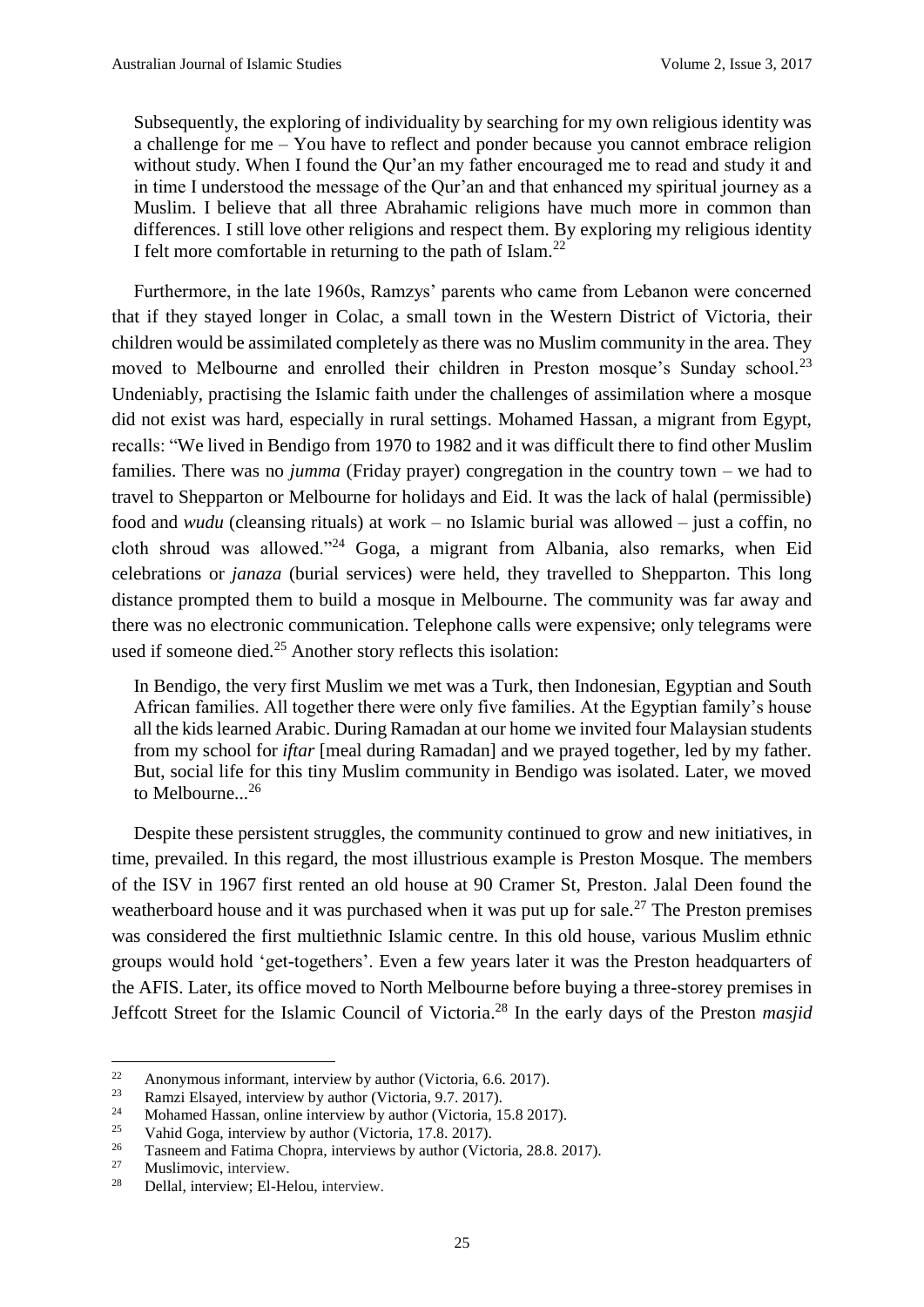there was no Turkish-centric, nor Arab-centric or Bosnian-centric board control. It was rather a multiethnic and welcoming space. Muslim women were neither excluded nor segregated – "it was an organic and natural interaction."<sup>29</sup> Among themselves there were "no words in conversation on Shia and Sunni Muslim differences … we all were together and were proud of our own ethnic backgrounds." The spirit of tolerance was dominant.<sup>30</sup> Only after the Iranian Revolution did this become more prominent. There was no curtain inside the mosque between men and women. While men prayed in a front row, women followed with their row.<sup>31</sup>

Deciding to build the mosque led to further mobilisation, negotiation and lobbying. The next step was to plan a suitably designed mosque. While the establishment of a religious setting in Carlton was temporary, the building of the mosque in Preston by replacing the 'weatherboard house' on the same block of land was fundamental in growing roots into Victorian soil. And this community initiative was reinforced by the new Muslim arrivals who also took part in those activities.

A number of Muslims contributed to the establishment of Preston Mosque. The early 1970s was a time of a huge influx of Muslims settling in Victoria, such as Lebanese and Turks.<sup>32</sup> During the 1970s, Indian Muslims, such as Hayderbadis from the [princely state of Hyderabad,](https://en.wikipedia.org/wiki/Hyderabad_State) came to Victoria as professionals or academics. In that period, Omar Hallak, originally from Palestine, became the President of the ISV for three successive terms (1973-1985). When he came to Preston, he found "early Bosnian and Turkish Muslims [among them a former presidents of the Preston community and a treasurer], as well as one Muslim from Russia." During Hallak's presidency, Preston Mosque and community centre would be built.<sup>33</sup>

In the early 1970s, Sheikh Fehmi was appointed as the full-time imam with the ISV and embarked on an ambitious project to build a large Islamic centre in Preston. Sheikh Fehmi searched for donors in the USA, Europe and Middle East – Saudi Arabia was the most successful donor. Dr Kazi also went to Saudi Arabia and met King Malik Faisal. The King of Saudi Arabia was "not only interested in building the mosque, but in the establishment of Islam in Australia." He requested research and an assessment on this matter. This historical mission was principally undertaken by Dr Ali Kettani, an advisor to King Faisal, with the cooperation of Australian authorities. Dr Kettani visited a number of places across Australia and, after his assessment, the King approved "the donation in value of \$2.2 million for the mosque in Preston [Melbourne], Lakemba [Sydney], Brisbane, Darwin and other places. It was a huge injection of funding," said Elsayed.

When the mosque began to be built, a building committee of five members was elected. Elected members were Victorian Muslims of different ethnic backgrounds: Dr Kazi (Pakistan), Dr Abidin Tarik (Indonesia), Sheikh Fehmi (Lebanon), Ibrahim Dellal (Cyprus) and Beco Bilic (Bosnia), who was the construction technician. This committee organised the building of the

 $^{29}$  Elsayed, interview.

 $30$  Bilic, interview.

Elsayed, interview.

<sup>32</sup> Ammar Sachak, "Profiles of Prominent Victorian Muslims," *La Trobe Journal* 89 (2012): 105-106.

<sup>33</sup> Hallak, interview.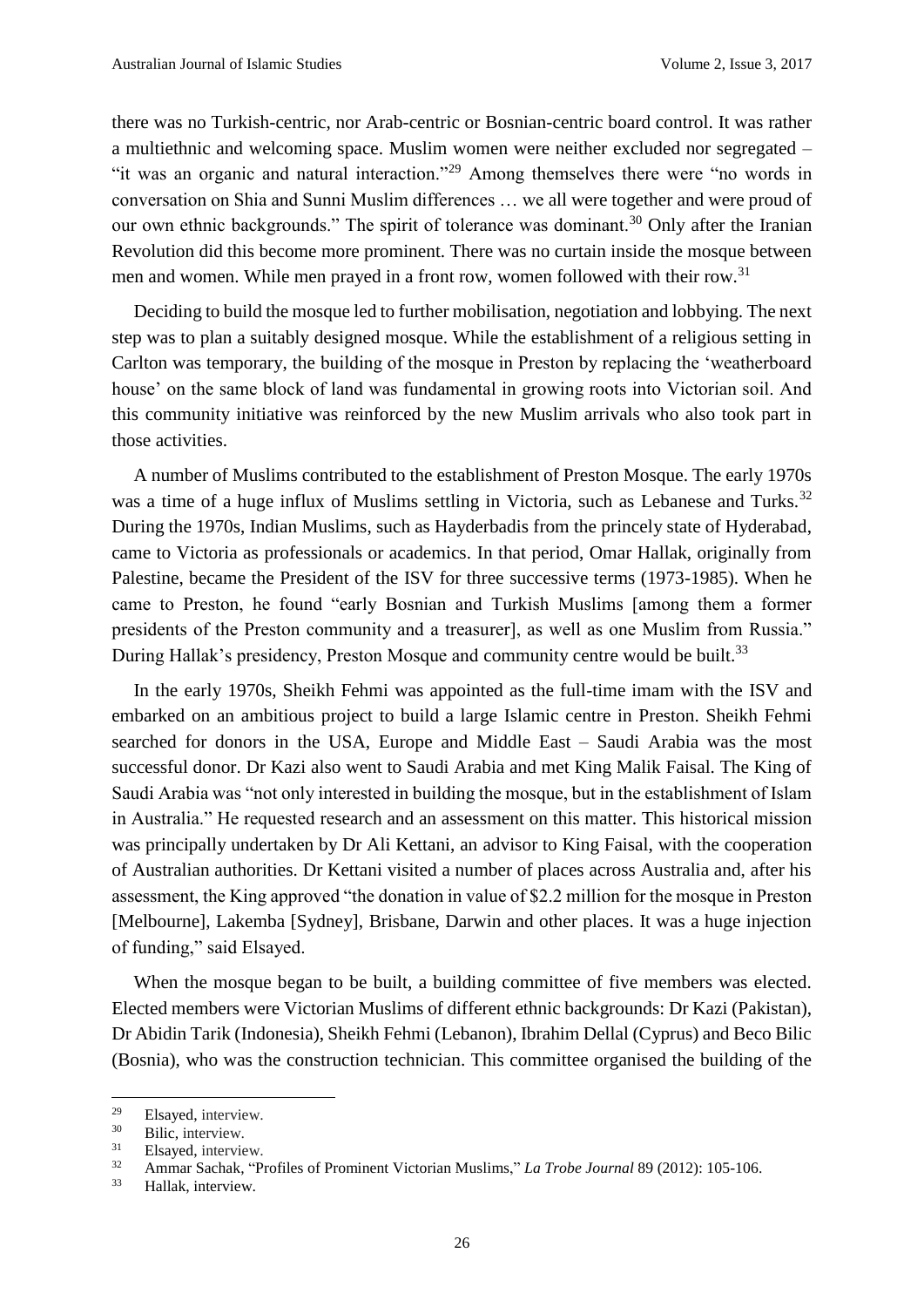mosque, engaged labourers and supervised the construction.<sup>34</sup> According to El-Helou, the architect Abasi Sherif (Egypt) made "the project design for the mosque." In support of their community development, books began arriving from the Middle East, India, Pakistan, Lebanon, Egypt, England, the USA, Turkey and Bosnia. The AFIS received copies of the Qur'an, Hadith, Islamic booklets, prayer books and books for children and distributed them within the Muslim communities. 35

A turning point in the history of Islam in Victoria was the opening of Preston Mosque, named Omar Bin Al Khattab Mosque. On the opening day, Sheikh Fehmi was heavily engaged – "it was a big day, a massive day." Prime Minister Gough Whitlam, Saudi Arabian Ambassador on behalf of Saudi government as major donors, and other distinguished guests and the Australian media attended.<sup>36</sup> Prime Minister Gough Whitlam opened the mosque and gave a donation. About 400-500 people attended the opening mosque celebrations. Whitlam started his speech with Salam Alaykum – "it was a very nice and welcoming speech." Representatives from Preston Council, the Catholic Bishop, Victorian architects and many friends of diverse backgrounds attended.<sup>37</sup> It provided an enormous sense of pride for Victorian Muslims. During the ceremony, Isaaf El-Helou was seated next to Whitlam. She was very proud of having a brief chat with the Prime Minister of Australia. She remembered Whitlam asked her "how did you find Australia?" "The prime minister was a genuine, good man," she said. When the building of the mosque was accomplished, Dr Ali Kettan also visited the Muslim community in Preston.<sup>38</sup>

Other important aspects in the life of Victorian Muslims included publishing an Islamic journal the *Australian Minaret* under the auspices of AFIC from 1971 with an editorial board chaired by Kazi. In 1975, Hallak also established an Islamic publication and printing press. In 1976, he edited and published *Al Hidayah* monthly magazine in Arabic and English.<sup>39</sup> The establishment of first halal butcher shop, Istanbul Halal Meats, on Sydney Road was a good move in satisfying dietary requirements.<sup>40</sup> During the mid-1980s, more halal shops emerged.<sup>41</sup> In the past, the Muslim community in Preston used the design and lettering characters marked by a stencil to produce an Islamic calendar. Although Ehasan's first Islamic calendar was stencilled, his first printed *Hijri* calendar (Islamic calendar) was made in 1983 with a big picture of Mecca. This calendar, with a common prayer timetable, was distributed with the intention of it being used by and uniting all Muslims across Australia.<sup>42</sup>

During the late 1970s and early 1980s, the AFIC youth camps were especially popular among school-going youth in their search for an Australian Muslim identity. The highly

 $\overline{a}$ 

 $^{40}$  Hassan, interview.

 $34$  Bilic, interview.

 $\frac{35}{36}$  Habib, interview; Bilic, interview.

 $rac{36}{37}$  Elsayed, interview.

 $37$  Habib, interview.<br> $38$  El Holou interview.

 $^{38}$  El-Helou, interview.

 $\frac{39}{40}$  Hallak, interview.

Elsayed, interview.

<sup>42</sup> El-Helou, interview.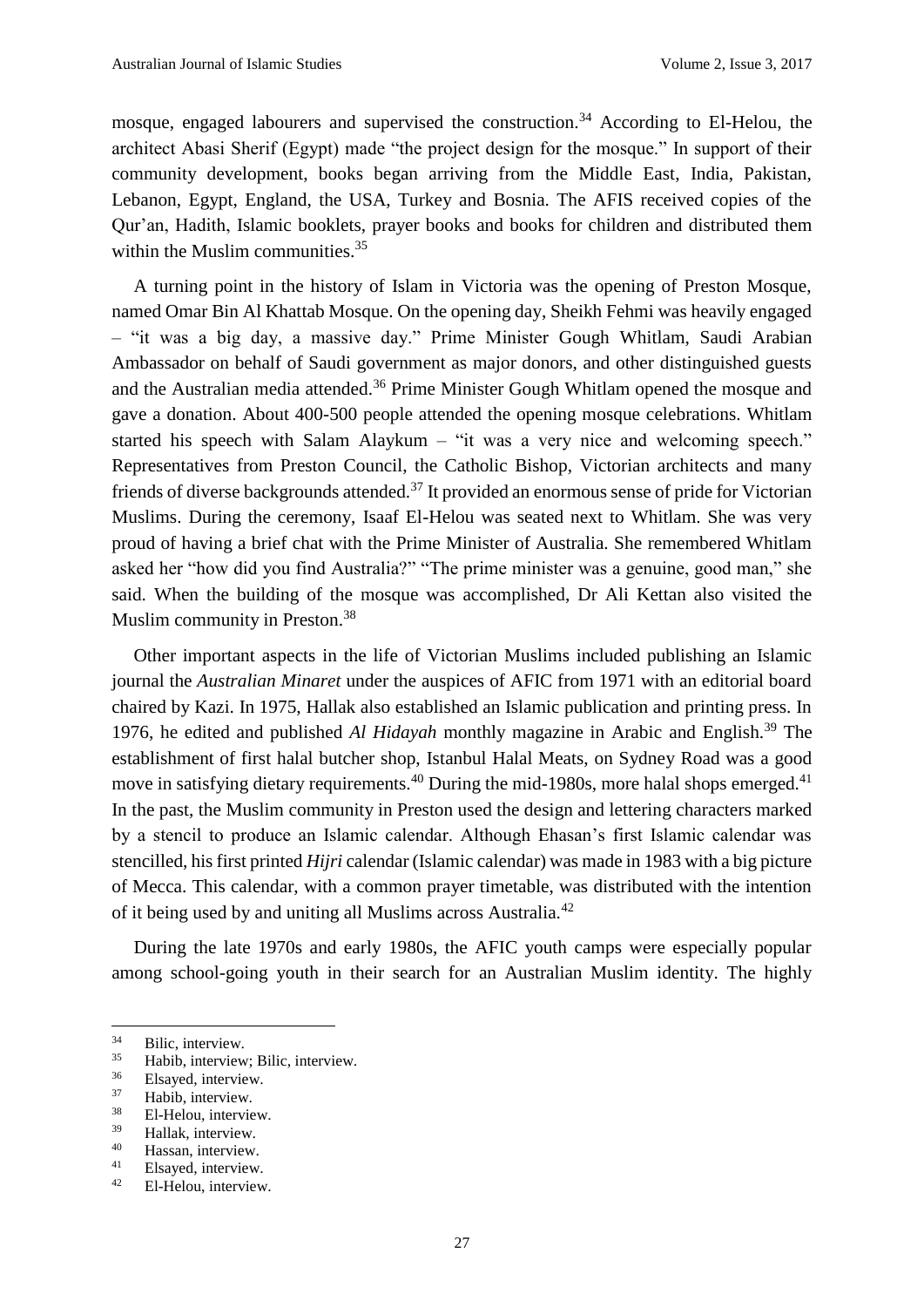successful AFIC youth camps provided suitable educational, sporting and entertainment programs for young students. A lot of community energy, voluntary dedication and money were invested into the annual Muslim youth camps. Most of people involved in organising the Muslim youth camps considered it as a worthwhile and rewarding activity in the cultivation of younger Muslim generations.<sup>43</sup> Tasneem Chopra, a Kenyan born, remembers:

After going to youth camps I have lifetime friendships. Many of my friends in the camps were Egyptians, Syrians, Bosnians, Turks, South Africans, Indians, Lebanese, Singaporean, Malaysians and a Bulgarian. There is great cultural diversity among Muslims in Australia. We learned a scholarly program called BIK – *basic Islamic knowledge* – we ran sports activities such as canoeing, archery and volleyball; and we sang, told stories and read poetry for entertainment as well as holding an award ceremony.

My teacher understood my religious belonging and taught me that I am a Muslim Australian and/or an Australian Muslim.<sup>44</sup>

Muslim voluntary work increasingly became community-oriented, expressed in a variety of volunteer initiatives in and around the Preston community. Many Muslim men took part in volunteer work. For instance, Hallak drove a bus picking up children and bringing them to their classroom at the mosque. He also taught Arabic and the Qur'an in the Albanian Mosque in Carlton as well as Preston Mosque. Wafa's father, originally from Lebanon, formed a group of seven or eight men going in two cars to visit sick and elderly Muslim community members.<sup>45</sup> A few years earlier, Bosnians also formed their social welfare organisation in Preston.<sup>46</sup> During Eid celebrations, more Muslim men volunteered at large gatherings of Victorian Muslims, assisting members in organising that occasion.<sup>47</sup> Eid celebrations from 1972 to the 1980s were described in these terms:

There was much to enjoy, as Muslim men and women from various ethnicities gathered; kids were running around, they all felt a sense of community.<sup>48</sup>

Muslim women set a fine example by their splendid contribution to the Islamic communities in Victoria. They played a crucial role in the community. They cared for the children and brought them to Sunday school, prepared food in canteens, and for Ramadan they prepared *iftar* (sunset meal). Just like some skilled Muslim men who washed the dead bodies of men as part of funeral services, some skilled Muslim women took on the same role for deceased Muslim women. Muslim women also cleaned the mosque, assisted in organising functions and also taught children the Qur'an and Hadith – "they spread a sense of generosity, and their kindness still resonates in memories."<sup>49</sup> Muslim women sent articles to the Islamic journal of the *Australian Minaret* or were involved in administrative duties. For instance, when the AFIC

<sup>43</sup> Haveric, *The Australian Minaret*, 25.

<sup>44</sup> Tasneem Chopra, interview; Ahmad El-Helou, interview by author (Victoria, 17.8. 2017).<br>45 Wafa Fabour, interview by author (Victoria, 17.8. 2017).

<sup>45</sup> Wafa Fahour, interview by author (Victoria, 17.8. 2017).

 $^{46}$  Muslimovic, interview.

 $^{47}$  Dellal, interview.

Elsayed, interview.

<sup>49</sup> Elsayed, interview; Habib, interview. Salah Salman interview by author (Victoria, 21.7. 2017).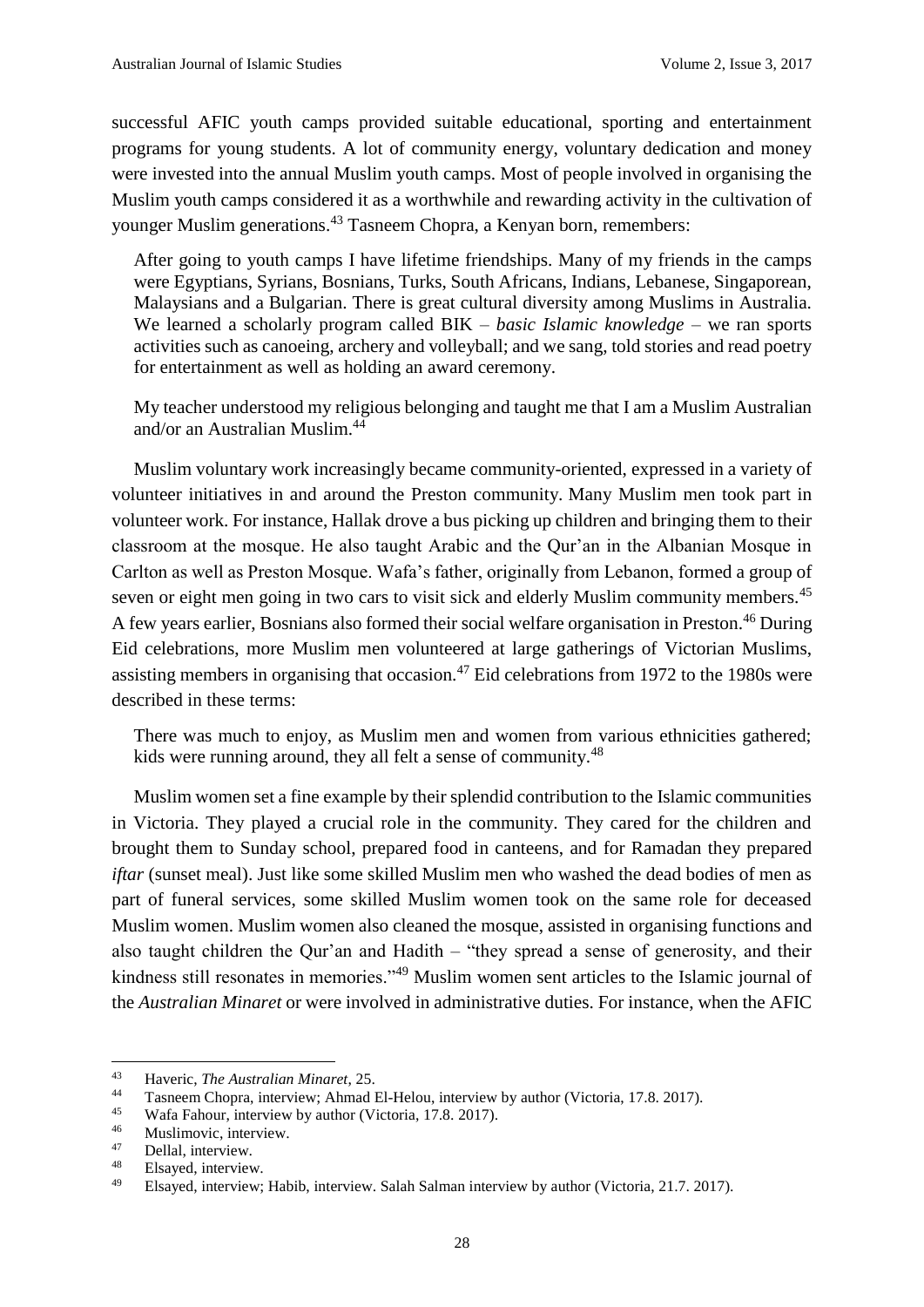office was in North Melbourne, a Bosnian woman was the receptionist. She was fluent in English and also acted as an interpreter.<sup>50</sup>

Faith-based organisations in Victoria included Islamic schools, which may have "evolved out of the migration and the settlement process"<sup>51</sup>, but also arose due to a thirst for knowledge and educational requirements suitable for young Muslims. King Khalid from Saudi Arabia was the main donor for the primary school named in his honour. The King Khalid School in 1983 was the first Muslim school accredited by the government and today it is also accredited as an academy. The school began with 63 students – boys and girls – and now it has over 600 students. As a Muslim community venture, it has used education to spread knowledge and generate a sense of fulfilment and happiness. When the school held an open day, it was "one of my happiest days in Australia," said Salah Salman, the principal. Soon Werribee Islamic College (1986) was established followed by Minaret College (1992), Ilim College (1995), Sirius College (formerly Isik College, 1997) and East Preston Islamic College (1998).

Subsequently, during the 1970s and especially the 1980s, the majority of mosques were established along ethno-linguistic lines and geographical locations of Muslim settlement.<sup>52</sup> Ethnically-established mosques and other Muslim institutions emerged in direct response to the growth and challenges among Muslims and their community needs.<sup>53</sup> Then it appeared apparent that Muslim communities needed to take on *ethnic* forms – "ethnicising Islam." This developed through the Islamic community board, management of mosque affairs and its membership, but also, equally important, the emphasis given to ethnic community languages. Muslims in diverse lingual communities still retained multiethnic connections. One could say these connections were made externally and internally – externally by going to other mosques or visiting other ethnic Muslim communities, and internally by welcoming other Muslims to their mosque and ethnic community. A common language and the ritual regulation of life, as determined by shared religious belief among particular ethnicities, were conducive to fomenting feelings of religious ethnic affinity.<sup>54</sup> Hence, not only sectarian characteristics and groupings, but linguistic and cultural-traditional practices, enhanced Muslim ethnic communities.

Each mosque by its nature is multiethnic, but in terms of its governance is managed by a particular ethnic board and membership. Early examples of this were the Albanian Muslim community in Carlton (1967), the Turkish Muslim community in Coburg (1971) and the Bosnian Muslim community in Footscray (early 1970s). The Lebanese Muslim community continued to be centred at Preston Mosque, while the Egyptian Muslim community became

 $\overline{a}$ 

 $50$  El-Helou, interview.

<sup>51</sup> Michael Humphrey, "An Australian Islam? Religion in the Multicultural City" in *Muslim Communities in Australia*, eds. Abdullah Saeed and Shahram Akbarzadeh (Sydney: UNSW Press, 2015), 35.

<sup>52</sup> Haveric, *History of the Bosnian Muslim Community in Australia*; Omar and Allen, *The Muslims in Australia*.

<sup>53</sup> Anthony Johns and Abdullah Saeed, *Muslims in Australia: The Building of a Community*, in *Muslim Minorities in the West*, eds. Yvonne Yazbeck Haddad and Jane Smith (California: Altamira Press, 2002).

<sup>54</sup> Montserrat Guibernau and John Rex, eds., *The Ethnicity: Nationalism, Multiculturalism and Migration* (Cambridge, UK: Polity Press: 1997), 24.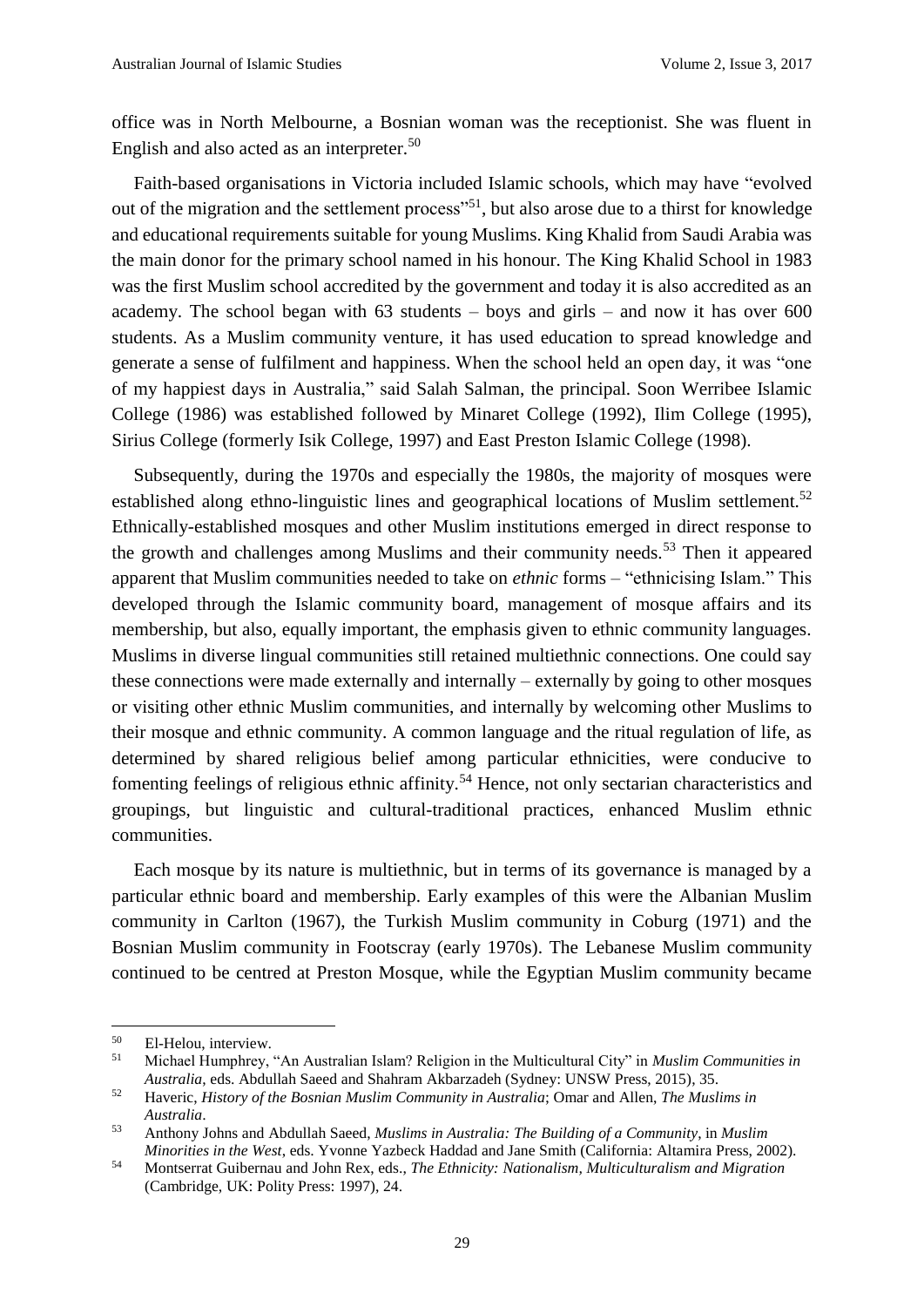**.** 

well established in Heidelberg. Diverse Muslim ethnic settings have multiplied since the 1980s. Furthermore, when Omer Ergi, a Turkish Muslim, arrived in Victoria in 1974 his first place was Fatih Mosque in Coburg, the first Turkish mosque in Victoria. It looked like a "little Istanbul." In the Turkish ethnic community in and around Fatih Mosque, Turkish was spoken and Turkish tea was served. There he met many Turkish Muslims, some of whom had migrated earlier. In 1981, an Albanian imam, Sheik Rexhep Idrizi, came to the Albanian Mosque in Coburg and there he met many Albanian Muslim members, including an old and wise Albanian, Memet Zuka, a founder of the ethnic Albanian Islamic community.

Multi-ethnicity retained its vital role, this time through the Board of Imams Victoria (BOIV), founded in 1984. This multiethnic Muslim organisation was also supported by various early Muslim representatives. It has a membership of about 27 imams of different ethnic backgrounds with a mission of promoting positive relations between Muslims and people of different faiths, living in harmony and building a more cohesive society with greater public understanding of Islamic teaching. In fact, to the degree that Australia's multiculturalism seeks social harmony by promoting the meaningful fulfilment of what belongs to a shared humanity, it will thereby embrace *all* cultural, ethnic, racial and religious diversity.

#### **INTERFAITH RELATIONS FROM THE 1950S TO THE 1980S**

In a pluralistic society, such as Australia, in which individual religious conviction is determined by one of a number of faith traditions, social cohesion is enhanced by common participation in interreligious harmony created by all combined beliefs. Such harmony was made achievable by personal religious testimony and respecting the values of different systems of beliefs as well as understanding one's common humanity. For all their diversity, there are certain properties that religions hold in common, including divine ground from which humankind has sprung. It is also a belief that is woven together by the Abrahamic faiths – Judaism, Christianity and Islam –– as well as by other faith traditions and beliefs, including Aboriginal spirituality.

The principles for interfaith dialogue are particularly precious for *all* faiths and their shared values are also in accord with the Golden Rule – "do unto others as you would have them do unto you." Every religion has some version of the Golden Rule, sharing the Ethic of Reciprocity.<sup>55</sup> These virtues are helpful in looking at the problematic realities that concern us as human beings. Indeed, to discover our own faith is profoundly in agreement with others is an encouraging experience.<sup>56</sup>

The religious history of Muslims in Victoria has moved forward. Islam found its place next to the Judeo-Christian religions and cultural traditions as well as those of other faiths and beliefs. New historical developments, after the initial building of Muslim communities,

<sup>55</sup> Huston Smith, *The World's Religions: Our Great Wisdom Traditions* (New York: HarperCollins Publishers, 1991), 385.

<sup>56</sup> Karen Armstrong, *The Great Transformation: The World in the Time of Buddha, Socrates, Confucius and Jeremiah* (London: Atlantic Books, 2006), xii-xv.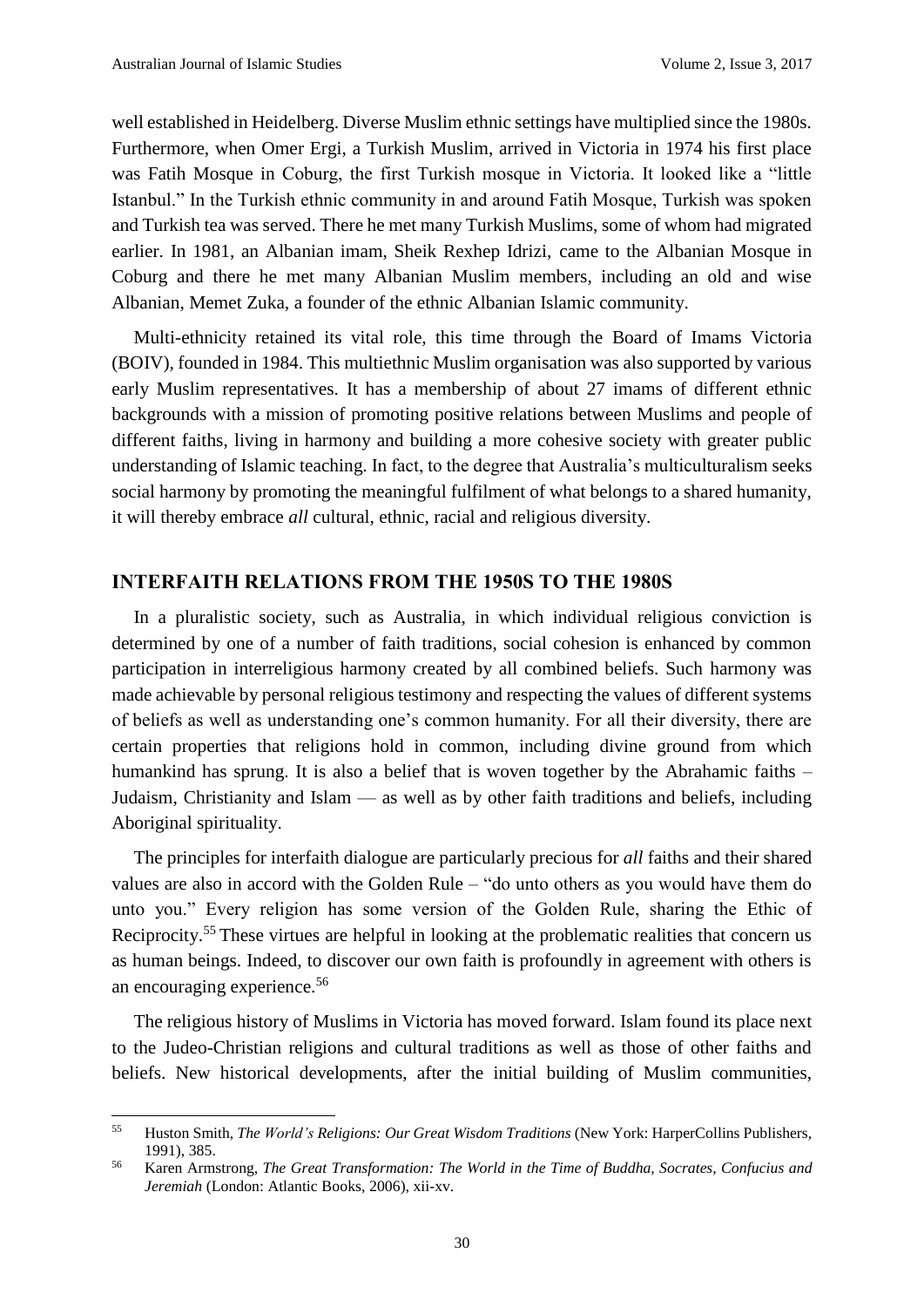simultaneously included Muslim interfaith contacts and then the gradual building of interfaith networks. It was another important historical process because Muslim interfaith involvement with followers of other faiths has now become an integral part of Australian history. Their mutual encountering and cooperation with different religious adherents confirms that Muslims not only recognised but embraced the multicultural and multi-religious values of Australia. Interfaith initiatives galvanised the community into finding new ways to maintain their own identity and values, but also to accept and respect the diverse identities and values of others.

Islam served not only as a unifying bond that holds Muslims together, it also provided a basis for identity with non-members of the faith. Chronologically, interfaith relations began at the personal level, followed by professional and academic levels, and then at a community level.

In the 1950s, interfaith relations at a personal level were in terms of informal contact and acquaintance. First, interfaith encounters occurred during the Eid or Christmas holidays through mutual visiting between neighbours and friends, and the sharing and distribution of small gifts, a long lasting tradition.<sup>57</sup> During Ramadan, Muslims offered *iftar* to share with followers of other faiths; while at Christmas, Muslims were invited by Christian friends for Christmas cake. These were situations of cultural heterogeneity. Melbourne offered a mix of people from different cultures, as Dr Habib, an Indian Muslim, further explains:

As a Muslim, I have to use only the food permitted to Muslims according to Islamic dietary requirements, so in such a situation I was served with soft drinks and often veggies. But we learn of different cultures through mutual respect and cultural-religious sensitivity. In other words, I am with them but  $-$  I know what I do and what I don't want. I don't want to hurt anyone by what I don't like.

On a personal level in the 1960s, Dr Kazi participated in numerous pioneering interfaith dialogues with Christians and Jews. He also joined interfaith groups. There were three groups – Jewish and Christian representatives and Dr Kazi as a Muslim representative. "We came and went, we met and talked in the Jewish Centre in Toorak," said Dr Kazi. Ibrahim Dellal and Sheikh Fehmi attended interfaith meetings to build bridges with diverse religious followers. Mainly on an individual basis, they approached local councils asking to hire a hall for Muslim festivals. Nuim Khaiyath, a migrant from Indonesia, was involved in a number of interfaith conversations giving lectures across Victoria, including Geelong Grammar School in Geelong and Scotch College in Hawthorn. In the early 1970s at Scotch College he met an Anglican priest while he was giving lectures on Islam and Indonesia. Discussion developed on the similarities among monotheistic religions.<sup>58</sup> With the passage of time, the religious education syllabi of 10 schools in Victoria included an exploration of other faiths. Many schools also indicated their attempt to promote tolerance and understanding of other faiths.<sup>59</sup>

<sup>57</sup>  $57$  Nur Shkembi, interview by author (Victoria, 10.8. 2017).

Khaiyath, interview.

<sup>59</sup> David Penman, *A Garden of Many Colours*: *A Report of the Archbishop's Commission on Multi-cultural Ministry and Mission* (Melbourne, Victoria: Anglican Diocese of Melbourne, 1985), 95.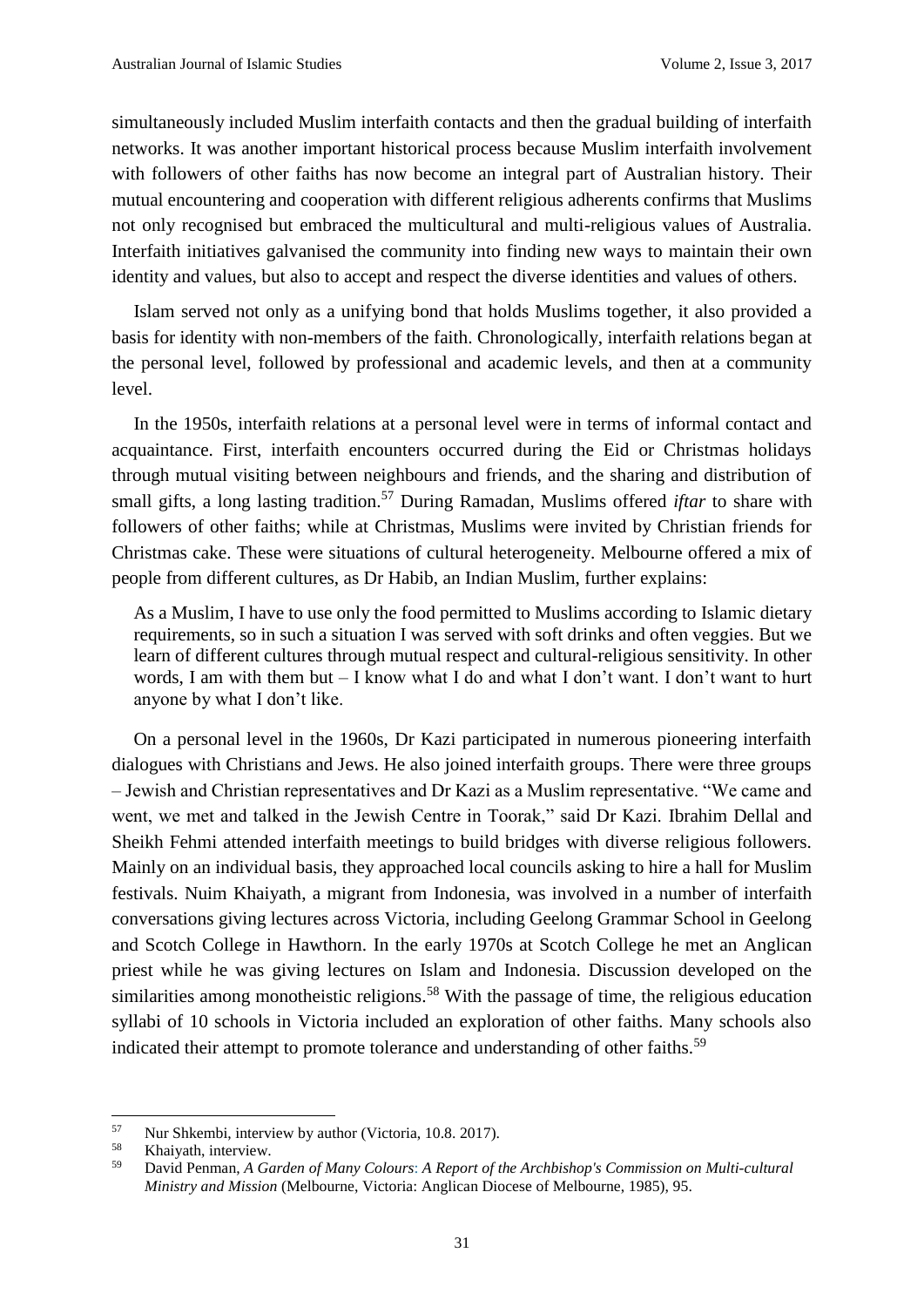However, going to a Christian school then meant deepening knowledge of Christianity and Islamic-Christian understanding. In the early years, a number of young Muslim students went to Christian schools, as there were no Islamic schools in Victoria. For instance, Wafa and her siblings were enrolled in St Bridget's Catholic School in North Fitzroy. Nuns were their teachers. Their father encouraged them to take part in church activities and respect other faiths, even going regularly to church as part of the school curriculum. Then Wafa went to the public Preston Girls High School.<sup>60</sup> Chopra also states:

My everyday interaction with different religious followers was the *norm*. But to see a Muslim, it was an *exception*, as Muslims were in small numbers. I went to an Anglican high school. I had religious instruction classes on Christianity. My friend was a Christian priest's daughter. With my parents I went to church services in Bendigo. We attended church funerals; we went to many Christmas parties, every time we were invited by different Christian families. We never labelled or categorised them and vice versa.

The university environment was an excellent opportunity to meet non-Muslim scholars, such as Christian theologians. Interfaith relations at an academic level have included cooperation and networking with university staff. Studies in comparative religions were special opportunities to obtain knowledge from other faith traditions. An Anglican Archbishop, David Penman (d. 1989), formerly a deacon and ordained priest, was a student of Dr Kazi at the University of Melbourne. Penman's hard work on Muslim-Christian dialogue perceived the need to understand the Muslim world in order to have dialogue with it. Dr Kazi gave an introduction to Islam, the Qur'an and Hadith as well as Sufism. These were Islamic subjects within the context of comparative Abrahamic faiths where scholars of other religions also taught Judeo-Christian thought promoting interfaith dialogue.<sup>61</sup> In an ecumenical sense, Penman became a key partner in interfaith dialogue. Later, Penman undertook missionary work in Pakistan and the Middle East.

At the University of Melbourne, Islamic scholars, most notably Dr Abdul Khalid Kazi, became leading Muslim representatives in early interfaith dialogues and encounters. During Dr Kazi's early academic career, Australian students often came to study at the University of Melbourne at the Department for Semitic Studies where Hebrew, Aramaic and Arabic were taught. In essence, "it was studies of these languages." Then it developed into "Middle Eastern thought and culture" as a part of Biblical studies and Islamic studies within the context of comparative religions studies. For that development, Professor John Bowman, "had a dynamic spirit behind it," stated Dr Kazi. Another example was a Jesuit priest, John G. Flynn, also formerly Dr Kazi's student on Muslim sects and divisions (Book of Religious and Philosophical Sects). Through their interfaith cooperation, both of them worked on, translated and formulated a book in which Dr Kazi also explained the theological structure in Islam. The book was based on a book of the same name – Kitab al-Milal wa-al-Nih*̣*al by Muhammad ibn Abd al-Karim Shahristant.<sup>62</sup>

<sup>60</sup>  $^{60}$  Fahour, interview.

Kazi, interview.

 $62$  Ibid.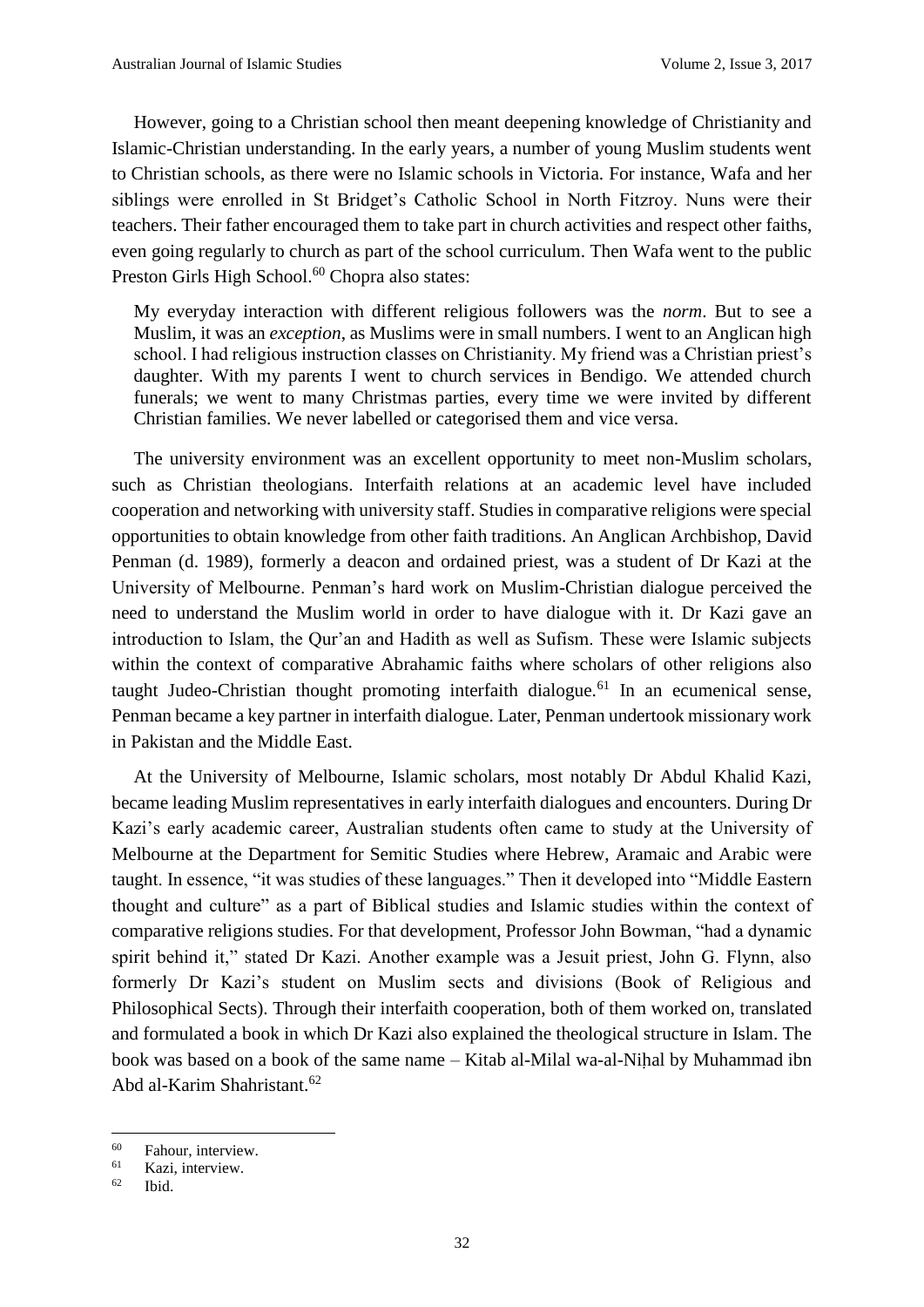An important historical event occurred when the Religious Centre at Monash University was established in 1968. It was a turning point in Victorian Muslim interfaith history and would gradually challenge Muslim groups to take part in interfaith activities. The opening of the Religious Centre was widely reported across Melbourne. From the beginning, setting up the Religious Centre at Monash University was a venture of imagination and courage. The Religious Centre was planned by the Christian and Jewish communities of Melbourne as a space that "could be used by all religious groups" – "the circular form of the building as a symbol of unity, eternity and ecumenical feeling."<sup>63</sup>

Janssen in the Monash University Religious Centre pointed out the centre (the large chapel) was used for Christian and Jewish services, Muslim prayers, Bible studies, Catholic confession, and meetings of religious societies, interfaith discussion and gatherings, as well as joint ceremonies. In the small chapel, mass and eastern meditation were held. The Religious Centre helped to create trust between the members of the various traditions. A series of discussions in 1979 on Christianity, Judaism and Islam were held – there were discussions on "Jewish-Christian, Muslim-Christian and Buddhist-Christian relations."<sup>64</sup> With the growth of a significant non-Western student population, the centre was increasingly used by other faith groups, particularly Muslims, Buddhists and Hindus. The use by Muslim students was so great "they paid for the installation of special footbaths for the ablutions prior to prayer." There was no doubt that contact between people of different religions was made easier at Monash University then elsewhere because it had a religious centre, a building shared by all religious societies.<sup>65</sup>

While numerous Christian scholars and missionaries went to the Muslim world, Muslim scholars also arrived in Western countries, including Australia, Canada, the USA and UK – it was an exchange of inter-civilisational wisdom and interfaith experience. In the 1980s, instead of going to al-Azhar in Cairo or the Islamic University of Medina in Saudi Arabia, students from Indonesia began coming to Australia. For instance, some Indonesian Colombo plan students came to Melbourne to do PhD research at Monash and Melbourne universities. Among them was a scholar – Mohammad Bambang Pranowo – who joined the Islamic Study Group. He was a student at Monash University from 1985-1991 and then became a professor at Jakarta University. There was also a group called the Indonesian Study Group, which held meetings each Tuesday at Monash University and had about 15-20 members. It had occasional interfaith gatherings and its topics were about Islam and other religions.<sup>66</sup>

Since the 1960s, Muslims were culturally very sensitive towards other religions and their followers, but also a spirit of acceptance of others would prevail.<sup>67</sup> Dr Habib's relationship with diverse religious followers was excellent: "they were very helpful and everything you need they will come to help – it is a harmonious atmosphere," he said, further pointing out

<sup>63</sup> <sup>63</sup> Penman, *A Garden of Many Colours and Mission*, 79.

 $\begin{array}{cc}\n 64 \\
 \hline\n 65\n \end{array}$  Ibid.

<sup>65</sup> Peter Janssen, *Monash University Religious Centre* (Clayton, Melbourne: Monash University Religious Centre, 1984), 39.

<sup>&</sup>lt;sup>66</sup> Khaiyath, interview.

<sup>67</sup> Habib, interview; Khaiyath, interview.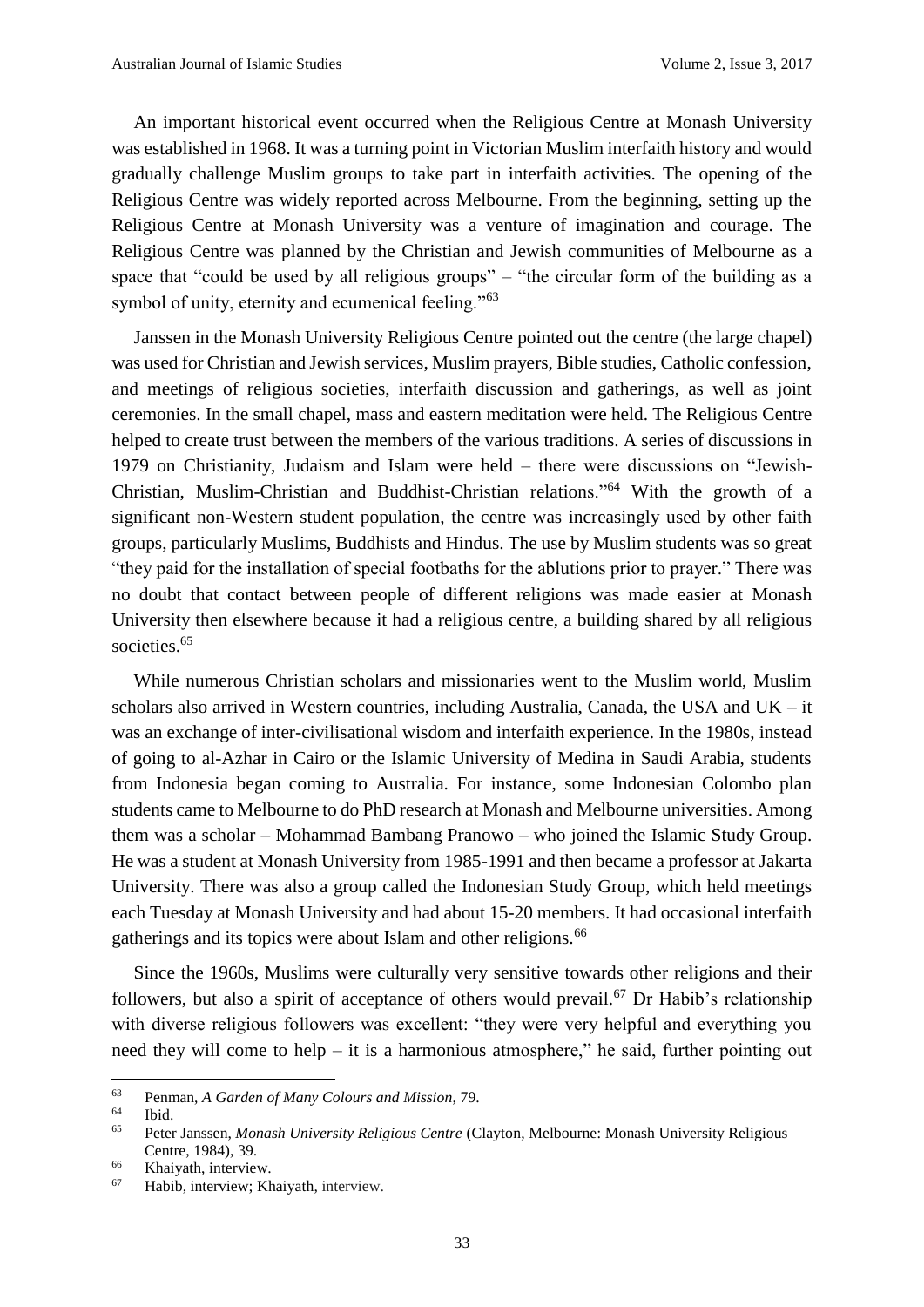"there were interfaith dialogues at Monash University between Jewish, Christian, and the Muslim group with an imam." The Ecumenical Migration Centre (formerly the European-Australian Christian Fellowship) was established in 1962 as a non-denominational agency for the welfare, education and community development of migrants, such as Greeks and Turks.<sup>68</sup> It worked state-wide and across "ethnic, faith and language boundaries for the full participation of migrants and refugees." The interfaith sharing of these universal values of humanity and Islamic belief made it easier for Muslim migrants to settle and adapt in Australia. At the same time, "an Australian ethos of Islam within a multi-religious diversity" was developing.<sup>69</sup> In 1967, *The Australian Minaret* asked: How can Islam be adapted to the Australian way of life?

First of all, we who belong to the Islamic community believe that Islam, as are other religions, is a religion of humanity. Many people genuinely seek the Truth. They have a real desire to find God and above all they wish to be at peace with the Divine Will. To be adapted to the new Australian environment it is important to nourish a way of life which is wellbalanced.<sup>70</sup>

At the community level, Muslim interfaith activities in Victoria during the early 1970s had a "very low profile."<sup>71</sup> There were a number of reasons for the slow interfaith development, including the lack of proficiency and communication in English. As well, there were limitations in education, insufficient social capital and restriction on transport as many did not have cars – "community was more inward-focused, it supported community members instead of interfaith engagement," outlined Goga.<sup>72</sup>

However, interfaith understanding between communities was recognising that the integrity and particularity of each faith must be appreciated and upheld. Penman, in *A Garden of Many Colours*, wrote that various faiths can be seen as communities of followers who hold to a body of diverse ideas, principles and doctrines – sometimes these were clearly set out, as in the five pillars of Islam.<sup>73</sup> In 1984, the Anglican *Church Scene*, wrote about the task:

[it is important]...to identify and marshal words, art-forms, shared symbolic expressions, to enrich the celebration of broad alliances in which many Christians would join – for peace, preservation of the environment, social action, interethnic fellowship, dialogue between faiths.<sup>74</sup>

From the early 1970s, interfaith relations were awakened and gradually found a place, for example mosque open days as well as Eid celebrations. Local politicians were invited to the mosque opening in Preston in 1977. During Eid festivals, Christian and Jewish friends visited the Muslim community in Preston, offering their help, while Muslims were quick to reciprocate. There was significant interfaith support for the building of mosques. This was

 $\overline{a}$ 

<sup>68</sup> Penman, *A Garden of Many Colours*, 101.

<sup>69</sup> Mohamed El Erian, *Jamjoom: A Profile of Islam: Past, Present and Future* (Melbourne: Islamic Publications, 1990), 101–2.

<sup>70</sup> Haveric, *The Australian Minaret*, 59.

 $\frac{71}{72}$  Khaiyath, interview.

 $^{72}$  Goga, interview.

<sup>73</sup> Penman, *A Garden of Many Colours*, 40.

<sup>74</sup> Church Scene, National Anglican newspaper, issued May 25, 1984, Yearly Book, Anglican Diocese of Melbourne, North Fitzroy Victoria.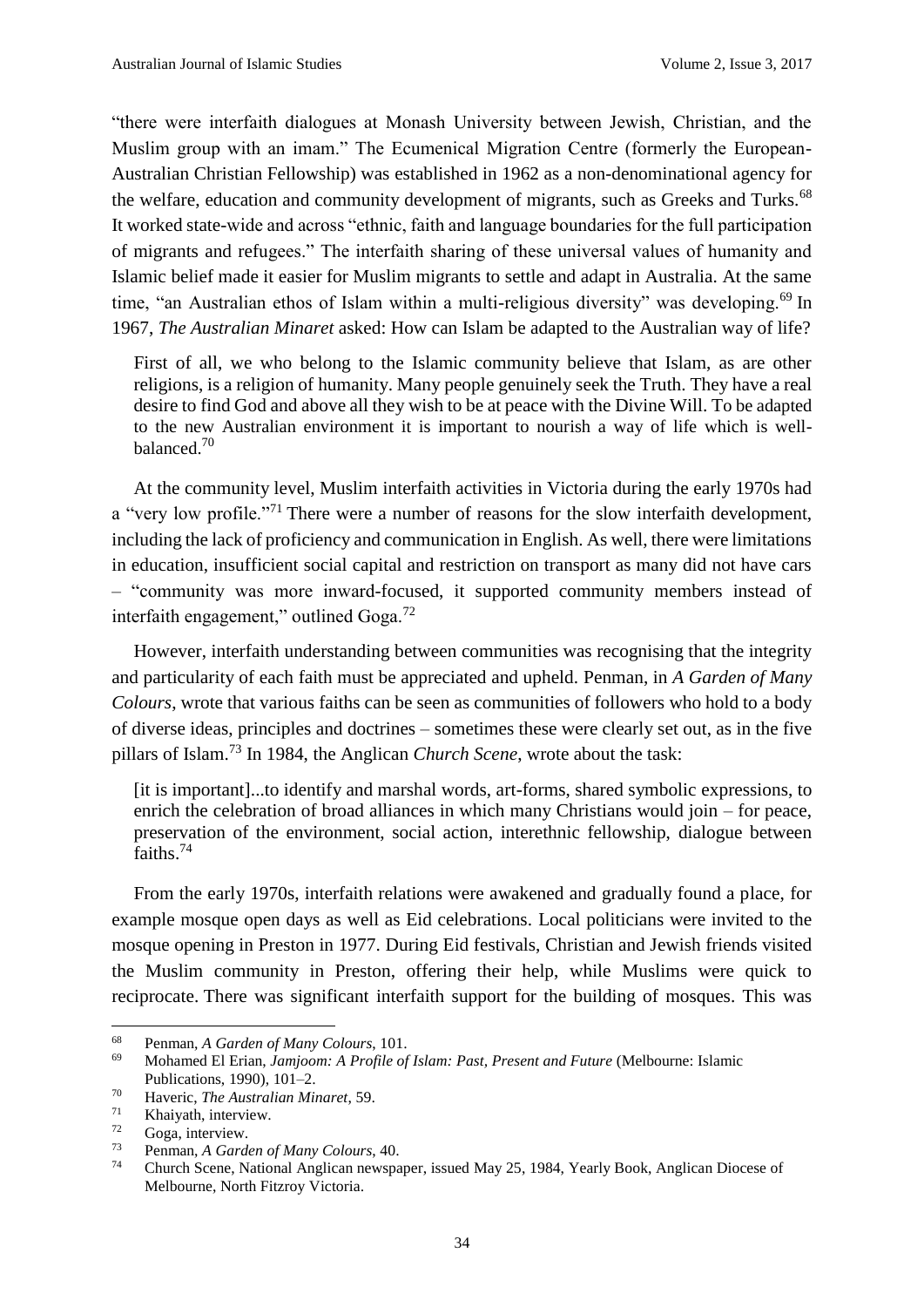shown in a variety of ways. For instance, a long standing community leader Memet Zuka collected donations for the Albanian Mosque in Carlton, and even sought donations from different religious denominations within the same nationality. Donations were not only given by Albanian Muslims, but also by Albanian Catholics and Eastern Orthodox Christians.<sup>75</sup>

Moreover in the mid-1970s, with the approval of the local authority, Bosnian Muslims renovated an old church in Nicholson Street, Footscray, and transformed it into a Muslim prayer room. This was one of earliest examples of how productive cross-cultural and interreligious understanding was fomented between Muslims and the majority Christian residents. The local council, in turn, gave its support to the development of Bosnian Muslim community facilities. Some other early Muslim communities followed similar patterns, which in subsequent years would lead to the establishment of Islamic centres and mosques in other localities where Muslims resided. For instance, in Noble Park a 1950s Catholic church complex was purchased and became the property of the Bosnia and Herzegovina Islamic Society of Noble Park. 76

Hassan remembered his early interfaith days during the 1970s when Christmas functions were held at his workplace in Bendigo: "we listened to Carols by Candlelight and visited churches for interfaith conversations with Christian friends." In 1976, in Bendigo, the first Christian-Muslim Interfaith Conference was organised by Hassan between the Islamic Council of Victoria and Anglican and Catholic ministers, with international speakers. The AFIC president, Professor Mohamed El Erian, also attended this conference.<sup>77</sup> As the building of a mosque was often the concern of Muslims, interfaith understanding was very important. Hassan also narrates:

In the 1980s we [Egyptian community leaders] approached the Anglican Church to purchase a church in Lloyd Street, Heidelberg, for the Elsedeaq Egyptian Islamic Society. The priest rejected the approach. I contacted an Anglican priest I knew from an interfaith conversation and we arranged a meeting with him, the Heidelberg priest and a few members from our society. They met three to five of us, mostly teachers and engineers. They realised we were just normal families and had much in common, then agreed to the sale to keep the place a house of worship.

In the 1980, the Department for Migrants, Refugees and Ethnic Affairs established a principle for interfaith action: 'you should not bear false witness against your neighbour'. By 1981, the department was actively encouraging face-to-face and faith-to-faith encounters.<sup>78</sup> Hence, in 1984, an Ecumenical Forum was held in Melbourne. Anglicans, Catholics, an Eastern Orthodox Christian priest and other representatives participated with Muslims in sharing common values from different religious viewpoints. About 50-60 people were at the form. They talked about living together harmoniously by following the Holy Scriptures. One of speakers was Sheik Fehmi. Christians explained to Muslims their religious teaching and

 $75$ <sup>75</sup> Rexhep Idrizi, interview with author (Victoria, 2017).<br>
<sup>76</sup> Dzavid Hayeric, History of the Bosnian Muslim Comp

<sup>76</sup> Dzavid Haveric, *History of the Bosnian Muslim Community in Australia*.

Hassan, interview.

<sup>78</sup> Penman, *A Garden of Many Colours*, 48.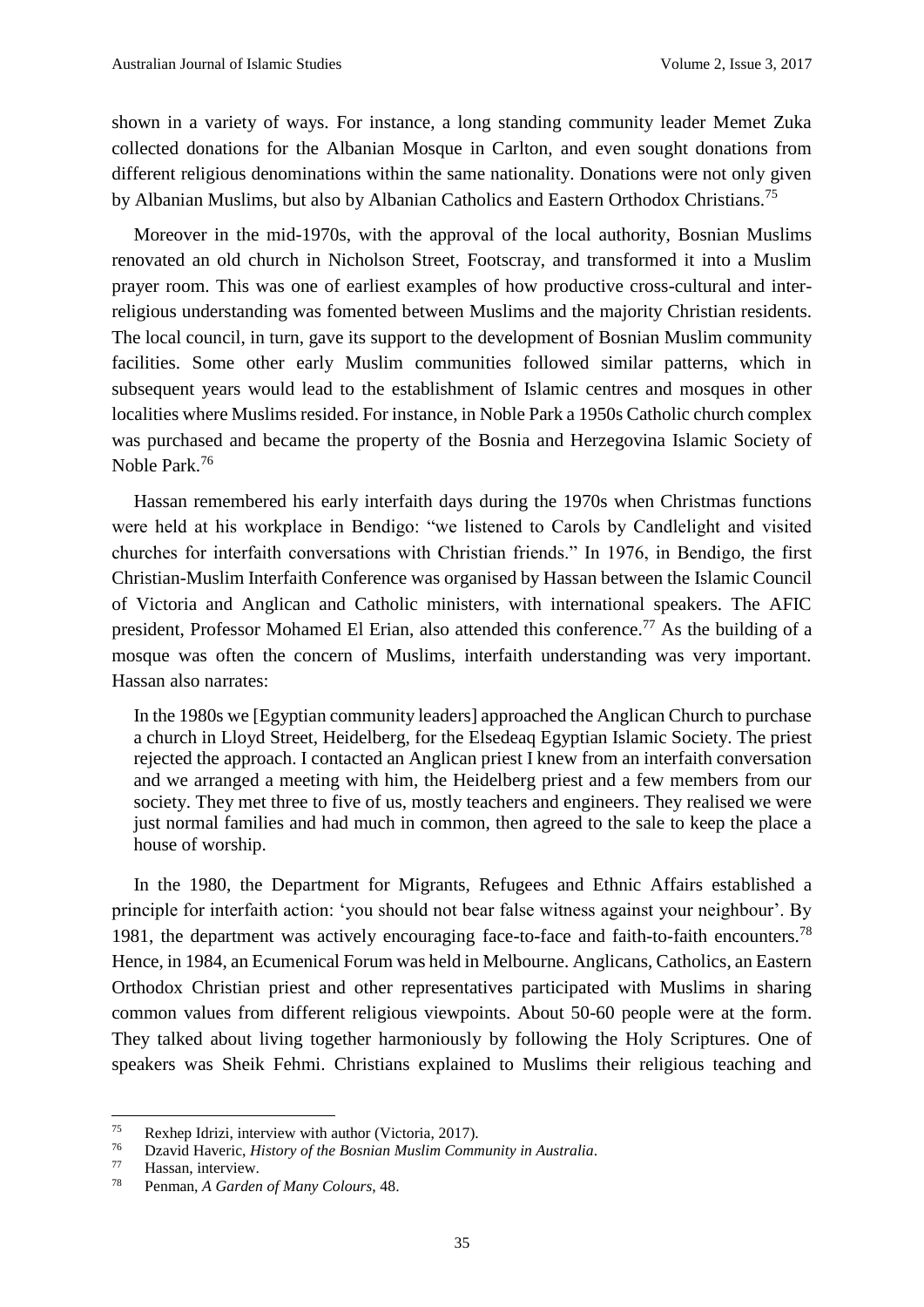Muslims did the same to Christians. At that occasion, prayers were performed separately, but through ecumenical dialogues, similarities between faiths were discovered. For instance, "Muslims learnt that Eastern Orthodox Christians prayed five times daily and that nuns cover their heads similar to Muslim women," remarked Elsayed.

In interfaith relations it is important that people respect each other, learning to cooperate, learning to agree and disagree. Everybody should learn that the 'other person is better' – it has a positive impact – but at the same time you must have self-respect. If you believe in God there is no reason for disharmony. Sitting and talking is the best...<sup>79</sup>

Professor Akhtar Kalam, an Indian Muslim from Victoria University, also took part in interfaith relations. Earlier, he worked in India with Mother Teresa helping people with leprosy, and was given a Service to Humanity award by the Pope, a recognition presented to him by Cardinal Ritchie. Working as a Muslim chaplain at Victoria University, he promoted interfaith understanding and social cohesion. Since the early 1980s, there was a broader diversity of faiths at universities. Interfaith relations at Victoria University were "healthy, cooperative, understandable and peaceful." Since he came to Victoria University he had friends from Hindu, Jewish, Christian and other backgrounds. There was a mutual respect – "His religion is his. My religion is mine." Further, "no religion is bad – if you follow your religion you can be a good person," outlines Professor Kalam. Showing mutual respect for the religious beliefs of others also reflects love for God. Dr Aladin Zayegh, a Syrian Muslim also from Victoria University, narrates:

A mother of a little daughter said I want to 'make' you, my daughter, Muslim. Why? Your behaviour, as my neighbour, is an example of kindness and respect. I wish my daughter to respect her parents. Well, for any person to behave well and respect parents, each religion is good.

While religious education and maintaining positive relations were critical factors in practising one's religion, interfaith activities were vital for mutual understanding and support by those of other faiths.<sup>80</sup> In this way, Salman asserted, from the first days Muslims and followers of different faiths, including parents and teachers, joined and supported King Khalid School. The Catholic Church supported the school from its earliest days, from the time when a permit had to be obtained, to the submissions made during efforts to comply with council requirements – "practically with every move." Followers of different religions were invited to the school functions. Salman further stated, "at school we introduced the harmony project and invited Christian and Jews to visit our school and in turn they invited us to the Jewish and Christian schools."

With the increase in the Muslim population, Muslims have become more visible and dialogue has moved into broader interreligious levels that include many faith traditions. Local councils have their input into interfaith activities by supporting interfaith networks, which became recognised at national level by the Commonwealth of Australia. Dr Kazi has also

<sup>79</sup>  $^{79}$  Habib, interview.

Hassan, interview.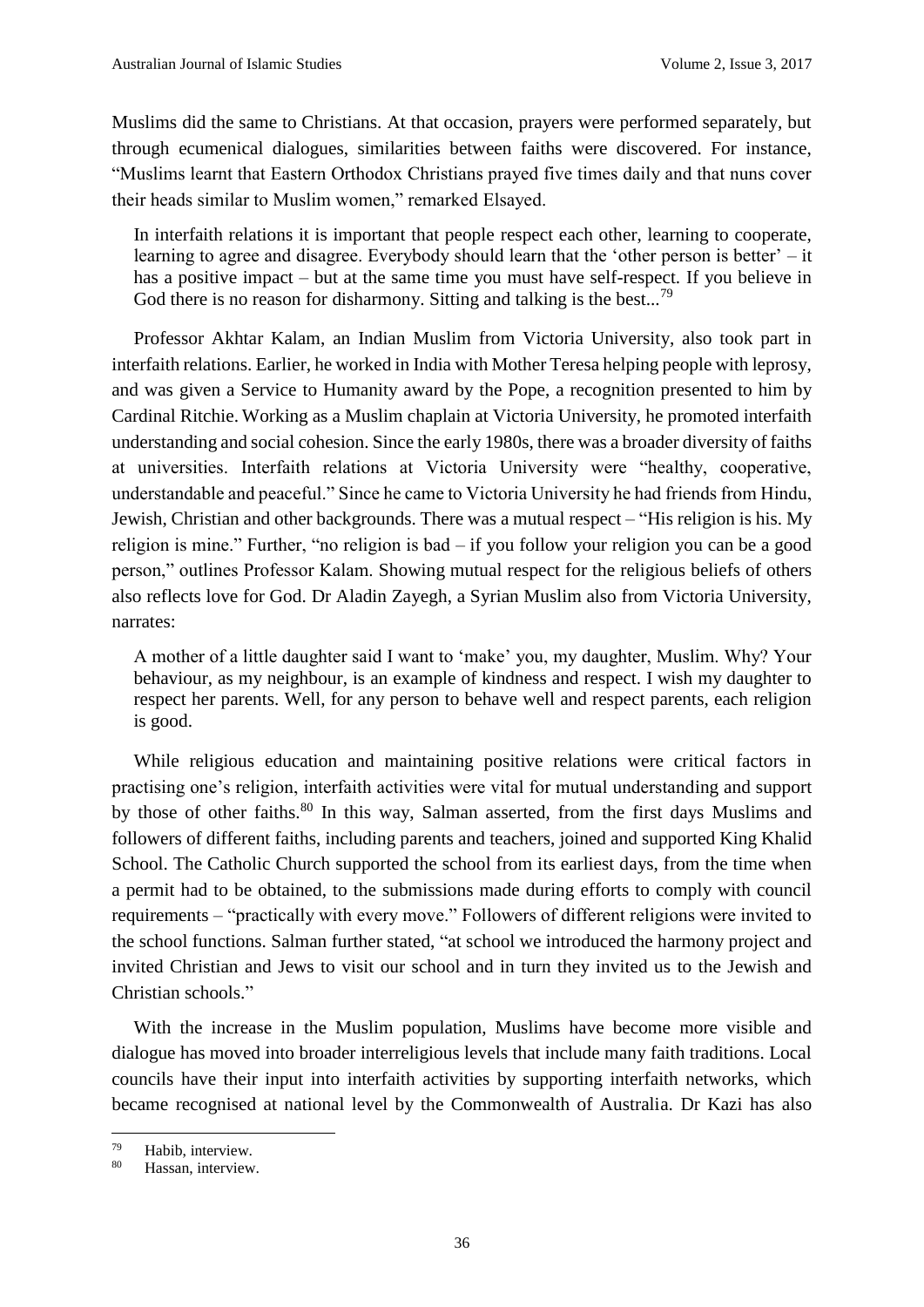pointed out it "is a great ecumenical, rather than political, move when the Prime Minister and other political leaders visited the Islamic Council of Victoria. But, it also represents an excellent example of social and political inclusiveness."<sup>81</sup>

#### **CONCLUSION**

By examining these Muslim memories it is evident that early Muslim communities were built on multi-ethnicity and that process took place in the early 1950s. While the 1950s can now be argued as the time of Islam's 'rebirth' in this country, it was the open and public expression of Islam in the 1970s and 1980s that was experienced as its 'revival'. The period between the 1950s and 1980s can now be characterised by its 'gradualism,' despite a number of issues that Muslims experienced. It took time and patience for its contributions to be embroidered into the fabric of Melbourne suburban life. This was also bridge-building project that has played an historical role in Victoria's cultural-religious landscape. Its main legacy is an early institution and networks, which led to a sense of belonging and significant spiritual attachment to Australia.

In the interfaith context of Victoria, religion gave Muslims a space for meeting people of other faiths and thereby enriching a sense of the universal religious spirit and values. The development was more than just pragmatism and practical wisdom of those involved. From the post-WWII period, Islam has found its way by anchoring itself in Victoria's pluralistic and interfaith mosaic. It has done so by cultivating its own local Islamic ethos. While in the 1950s and 1960s interfaith dialogue occurred mainly at the level of individuals or small groups, it began to flourish since the emergence of a Multicultural Policy. Such dialogue has grown simultaneously with community building and the engagement of community members. The fruits of interfaith relations and cooperation with non-Muslims became worthy achievements. Islamic virtues and interfaith relations became important aspects in the rhythm of Muslim daily life and the formation of Muslim self-awareness, their respect of different values, as well as their own outlook on life and the contemporary world.

<sup>82</sup> Kazi, interview.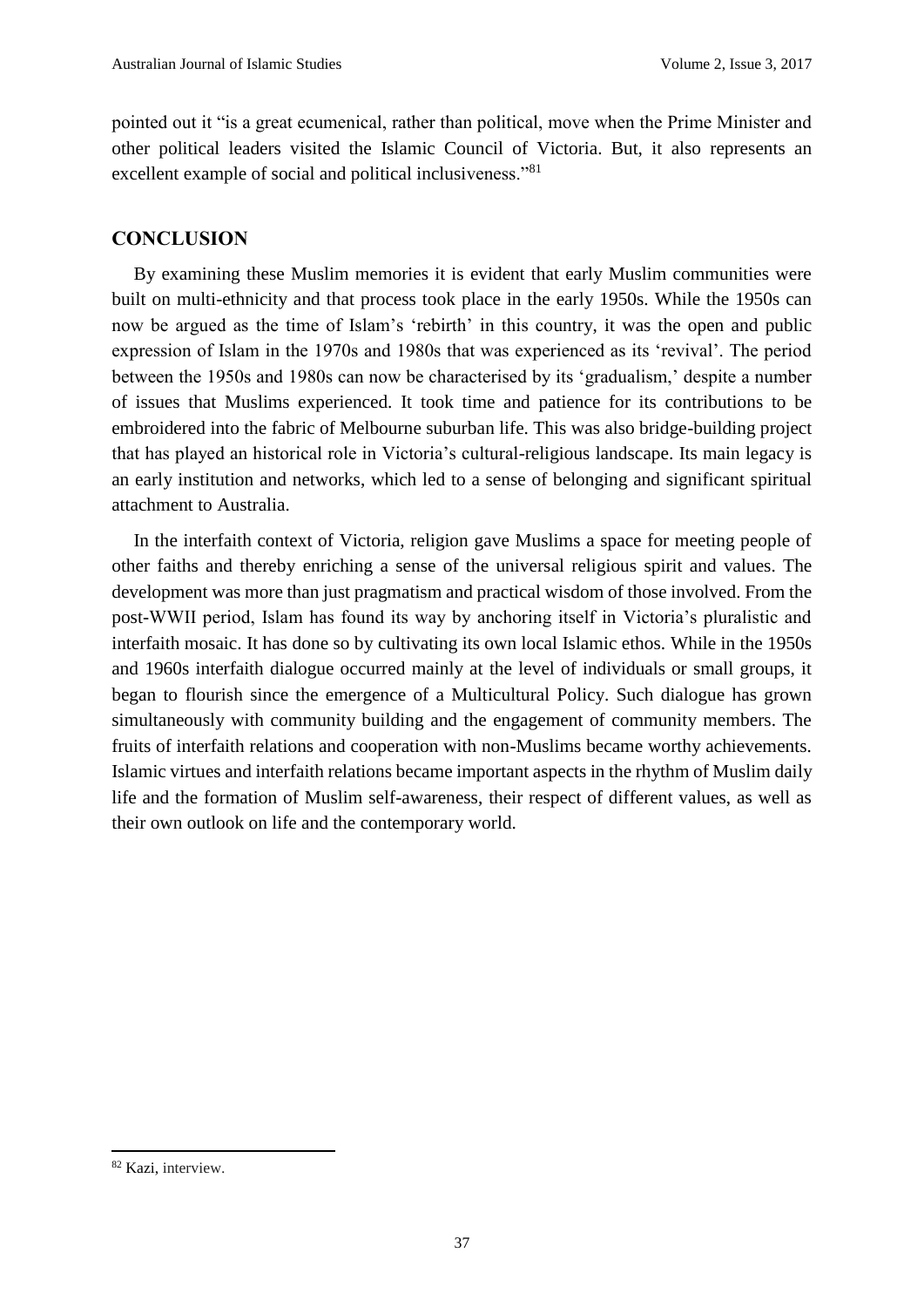### **BIBLIOGRAPHY**

- Armstrong, Karen. The Great Transformation: The World in the Time of Buddha, Socrates, Confucius and Jeremiah. London: Atlantic Books, 2006.
- Bouma, Gary. *Mosques and Muslim Settlement in Australia*. Canberra: AGPS Brown Prior Anderson, 1994.
- Church Scene National Anglican newspaper, issued May 25, 1984, Yearly Book, Anglican Diocese of Melbourne, North Fitzroy Victoria. |
- El Erian, Mohamad. *Jamjoom: A Profile of Islam: Past, Present and Future*. Melbourne: Islamic Publications, 1990.
- Gillman, Ian. *Many Faiths One Nation: A Guide to the Major Faiths and Denominations in Australia*. Australia: Collins, 1988.
- Guibernau, Montserrat, and John Rex, eds. *The Ethnicity: Nationalism, Multiculturalism and Migration.* Cambridge, UK: Polity Press, 1997.
- Haveric, Dzavid. *The Australian Minaret: Outline of the periodicals published from 1961 to 1971*. Victoria: One World Publishing, 2013.
- Haveric, Dzavid. *History of the Bosnian Muslim Community in Australia: Settlement Experience in Victoria*. Germany: Lambert Academic Publishing, 2016.
- Humphrey, Michael. "An Australian Islam? Religion in the Multicultural City" in *Muslim Communities in Australia*, edited by Abdullah Saeed and Shahram Akbarzadeh, 33-40. Sydney: UNSW Press, 2001.
- Janssen, Peter. *Monash University Religious Centre*. Clayton, Melbourne: Monash University Religious Centre, 1984.
- Johns, Anthony, and Abdullah Saeed*. Muslims in Australia: The Building of a Community*. In *Muslim Minorities in the West*, edited by Yvonne Yazbeck Haddad and Jane Smith. California: Altamira Press, 2002.
- Jones, Mary Lucille. "Muslim Impact on Early Australian Life." In *An Australian Pilgrimage: Muslims in Australia from the Seventeenth Century to the Present*, edited by Mary Lucille Jones, 31-48. Melbourne: Victoria Press, 1993.
- Jupp, James. *Understanding Australian Multiculturalism*. Canberra: Australian Government Publishing Service, 1996.
- Kettani, Ali. "Challenges to the Organisation of Muslim Communities: The Case of Australia, a Successful Trial." In *Political Participation and Identities of Muslims in Non-Muslim States*, edited by Wasif Shadid and Sjoerd van Koningsveld, 20-23. Kampen, the Netherlands: Kok Pharos, 1996.
- Omar, Wafia, and Kirsty Allen. *The Muslims in Australia*. Canberra: Australian Government Publishing Service, 1996.